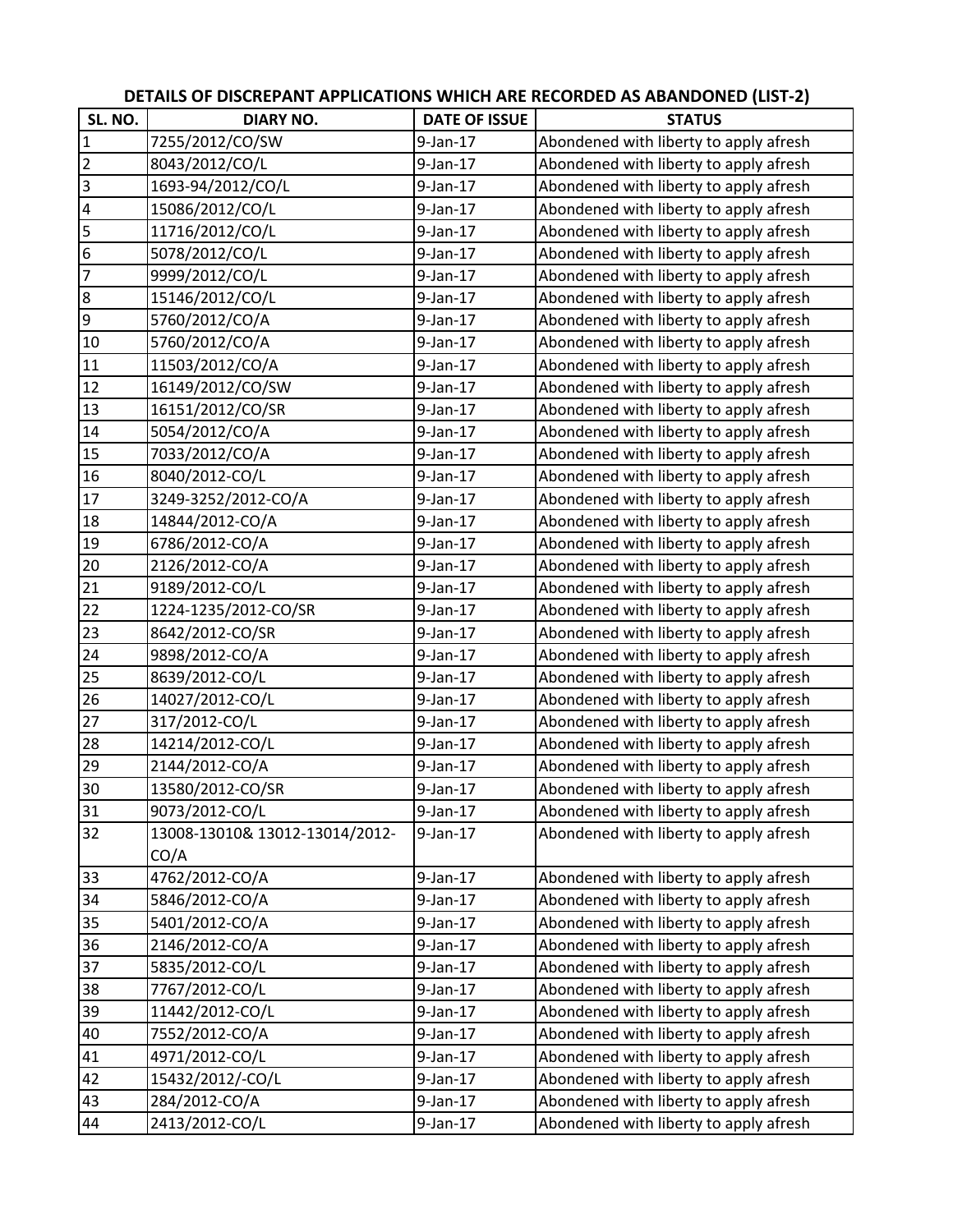| 45 | 7714/2012-CO/A                  | $9$ -Jan-17 | Abondened with liberty to apply afresh |
|----|---------------------------------|-------------|----------------------------------------|
| 46 | 10885-10891/2011-CO/L           | 9-Jan-17    | Abondened with liberty to apply afresh |
| 47 | 8317/2012/CO/L                  | $9$ -Jan-17 | Abondened with liberty to apply afresh |
| 48 | 7726/2012/CO/A                  | $9$ -Jan-17 | Abondened with liberty to apply afresh |
| 49 | 1643,1644,1646/2012/CO/A        | $9$ -Jan-17 | Abondened with liberty to apply afresh |
| 50 | 884/2012/CO/A                   | 9-Jan-17    | Abondened with liberty to apply afresh |
| 51 | 7672/2012/CO/A                  | $9$ -Jan-17 | Abondened with liberty to apply afresh |
| 52 | 8049-8050/2012/CO/A             | 9-Jan-17    | Abondened with liberty to apply afresh |
| 53 | 7034/2012/CO/A                  | $9$ -Jan-17 | Abondened with liberty to apply afresh |
| 54 | 3399-34017& 34403/2012/CO/L     | $9$ -Jan-17 | Abondened with liberty to apply afresh |
| 55 | 7548/2012/CO/A                  | 9-Jan-17    | Abondened with liberty to apply afresh |
| 56 | 10172/2012/CO/A                 | $9$ -Jan-17 | Abondened with liberty to apply afresh |
| 57 | 10588/2012/CO/L                 | 9-Jan-17    | Abondened with liberty to apply afresh |
| 58 | 2138/2012/CO/A                  | $9$ -Jan-17 | Abondened with liberty to apply afresh |
| 59 | 8129-8134/2012/CO/CF            | $9$ -Jan-17 | Abondened with liberty to apply afresh |
| 60 | 14242/2012/CO/L                 | 9-Jan-17    | Abondened with liberty to apply afresh |
| 61 | 2342/2010-CO/A                  | $9$ -Jan-17 | Abondened with liberty to apply afresh |
| 62 | 9862/2012/CO/A                  | 9-Jan-17    | Abondened with liberty to apply afresh |
| 63 | 13017/2012/CO/L                 | $9$ -Jan-17 | Abondened with liberty to apply afresh |
| 64 | 11057/2010-CO/A                 | 9-Jan-17    | Abondened with liberty to apply afresh |
| 65 | 7664/2010-CO/L                  | $9$ -Jan-17 | Abondened with liberty to apply afresh |
| 66 | 6051/10-CO/A                    | $9$ -Jan-17 | Abondened with liberty to apply afresh |
| 67 | 996/2010-CO/L                   | $9$ -Jan-17 | Abondened with liberty to apply afresh |
| 68 | 4912-4913/2012-CO/SR            | $9$ -Jan-17 | Abondened with liberty to apply afresh |
| 69 | 11942/2012-CO/A                 | $9$ -Jan-17 | Abondened with liberty to apply afresh |
| 70 | 14964/2012-CO/L                 | $9$ -Jan-17 | Abondened with liberty to apply afresh |
| 71 | 2501/2012/CO/L                  | $9$ -Jan-17 | Abondened with liberty to apply afresh |
| 72 | 6936-6943/2012-CO/L             | $9$ -Jan-17 | Abondened with liberty to apply afresh |
| 73 | 5277/2011-CO/A                  | 9-Jan-17    | Abondened with liberty to apply afresh |
| 74 | 6414/2011-CO/M                  | $9$ -Jan-17 | Abondened with liberty to apply afresh |
| 75 | 13607/2011-CO/L                 | 9-Jan-17    | Abondened with liberty to apply afresh |
| 76 | 2574/2011-CO/SR                 | $9$ -Jan-17 | Abondened with liberty to apply afresh |
| 77 | 9188-9197, 9324-9333/2011/CO/CF | 9-Jan-17    | Abondened with liberty to apply afresh |
| 78 | 10249/2010/CO/L                 | $9$ -Jan-17 | Abondened with liberty to apply afresh |
| 79 | 13794/2010-CO/L                 | $9$ -Jan-17 | Abondened with liberty to apply afresh |
| 80 | 11932/33/2010-CO/A              | $9$ -Jan-17 | Abondened with liberty to apply afresh |
| 81 | 7338/2010-CO/A                  | $9$ -Jan-17 | Abondened with liberty to apply afresh |
| 82 | 8762/2010-CO/SW                 | 9-Jan-17    | Abondened with liberty to apply afresh |
| 83 | 11796/2010-CO/A                 | $9$ -Jan-17 | Abondened with liberty to apply afresh |
| 84 | 6207/2010-CO/L                  | $9$ -Jan-17 | Abondened with liberty to apply afresh |
| 85 | 1447-1453/2010-CO/A             | $9$ -Jan-17 | Abondened with liberty to apply afresh |
| 86 | 13785/210-CO/A                  | $9$ -Jan-17 | Abondened with liberty to apply afresh |
| 87 | 3635/2011/CO/L                  | $9$ -Jan-17 | Abondened with liberty to apply afresh |
| 88 | 7590/2011-CO/L                  | $9$ -Jan-17 | Abondened with liberty to apply afresh |
| 89 | 1420/2010-CO/A                  | $9$ -Jan-17 | Abondened with liberty to apply afresh |
| 90 | 9205/2010/CO/A                  | 9-Jan-17    | Abondened with liberty to apply afresh |
| 91 | 2847/2011/CO/A                  | $9$ -Jan-17 | Abondened with liberty to apply afresh |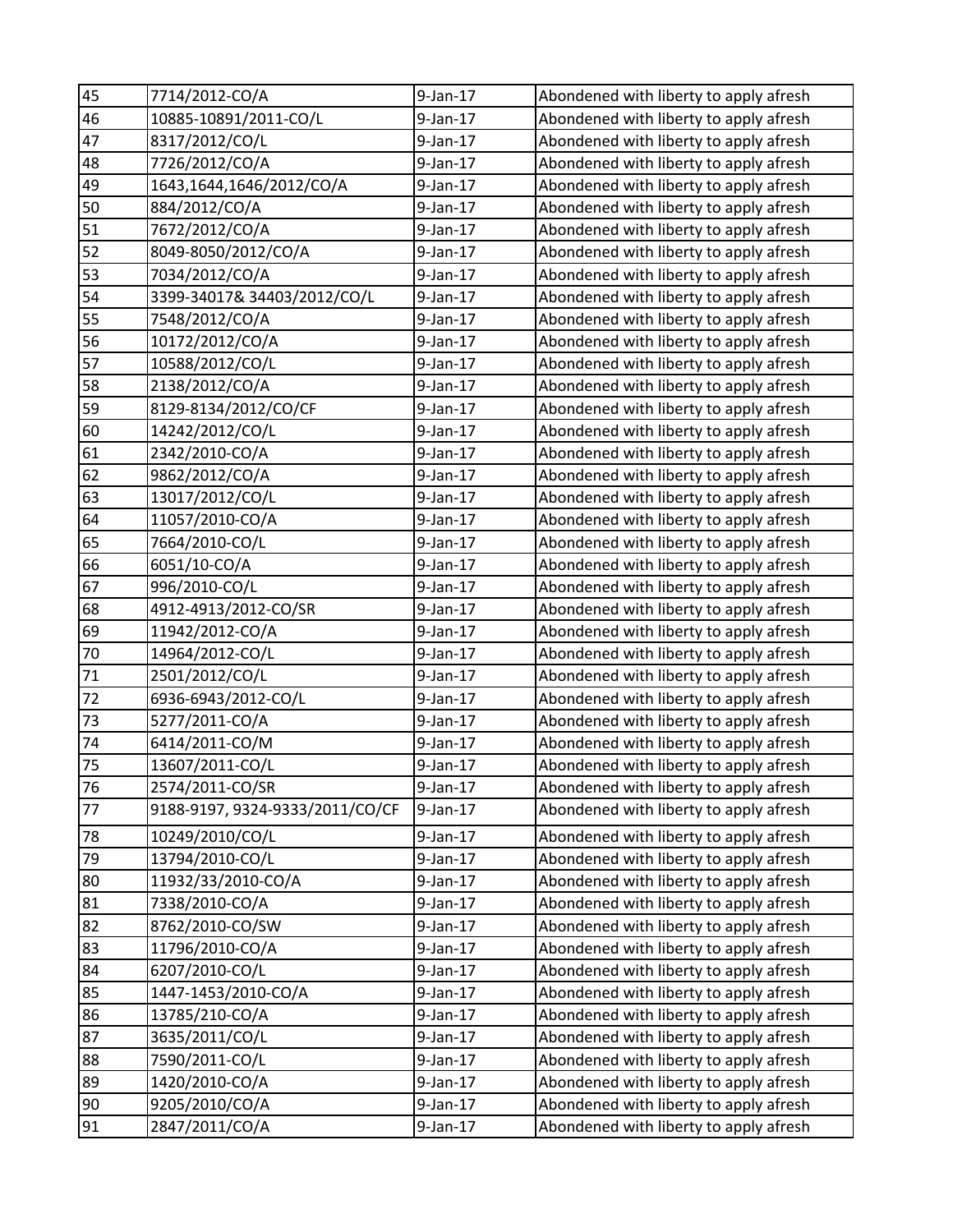| 92  | 233/2010/CO/SW        | $9$ -Jan-17 | Abondened with liberty to apply afresh |
|-----|-----------------------|-------------|----------------------------------------|
| 93  | 10446/2011-CO/A       | 9-Jan-17    | Abondened with liberty to apply afresh |
| 94  | 7558/2011-CO/L        | 9-Jan-17    | Abondened with liberty to apply afresh |
| 95  | 10291/2011-CO/L       | $9$ -Jan-17 | Abondened with liberty to apply afresh |
| 96  | 12004/2010-CO/A       | $9$ -Jan-17 | Abondened with liberty to apply afresh |
| 97  | 13485/2010-CO/L       | 9-Jan-17    | Abondened with liberty to apply afresh |
| 98  | 4856/2010/CO/L        | 9-Jan-17    | Abondened with liberty to apply afresh |
| 99  | 12256-12258/2011/CO/L | $9$ -Jan-17 | Abondened with liberty to apply afresh |
| 100 | 11036/2010-CO/SR      | $9$ -Jan-17 | Abondened with liberty to apply afresh |
| 101 | 12480/2011-CO/L       | $9$ -Jan-17 | Abondened with liberty to apply afresh |
| 102 | 8088-8089/2011-CO/SR  | 9-Jan-17    | Abondened with liberty to apply afresh |
| 103 | 3390-92/2011-CO/SR    | $9$ -Jan-17 | Abondened with liberty to apply afresh |
| 104 | 14099/2011-CO/L       | 9-Jan-17    | Abondened with liberty to apply afresh |
| 105 | 6367/2011-CO/A        | $9$ -Jan-17 | Abondened with liberty to apply afresh |
| 106 | 5919/2010/CO/L        | $9$ -Jan-17 | Abondened with liberty to apply afresh |
| 107 | 6255/2011-CO/A        | 9-Jan-17    | Abondened with liberty to apply afresh |
| 108 | 6368/2011-CO/A        | $9$ -Jan-17 | Abondened with liberty to apply afresh |
| 109 | 4717/2010-CO/L        | 9-Jan-17    | Abondened with liberty to apply afresh |
| 110 | 9687/2010-CO/A        | 9-Jan-17    | Abondened with liberty to apply afresh |
| 111 | 43/2010-CO/A          | 9-Jan-17    | Abondened with liberty to apply afresh |
| 112 | 12931/2011-CO/SW      | 9-Jan-17    | Abondened with liberty to apply afresh |
| 113 | 5770/2011-CO/L        | 9-Jan-17    | Abondened with liberty to apply afresh |
| 114 | 9728/2010-CO/L        | 9-Jan-17    | Abondened with liberty to apply afresh |
| 115 | 3639/2010-CO/L        | 9-Jan-17    | Abondened with liberty to apply afresh |
| 116 | 7612/7613/2010-CO/L   | 9-Jan-17    | Abondened with liberty to apply afresh |
| 117 | 13747-54/2010-CO/SR   | 9-Jan-17    | Abondened with liberty to apply afresh |
| 118 | 13594/2011-CO/L       | $9$ -Jan-17 | Abondened with liberty to apply afresh |
| 119 | 8844/2010-CO/L        | 9-Jan-17    | Abondened with liberty to apply afresh |
| 120 | 12354/2010-CO/L       | 9-Jan-17    | Abondened with liberty to apply afresh |
| 121 | 9727A/2010-CO/L       | $9$ -Jan-17 | Abondened with liberty to apply afresh |
| 122 | 6564/2010-CO/A        | $9$ -Jan-17 | Abondened with liberty to apply afresh |
| 123 | 14159/2010-CO/A       | 9-Jan-17    | Abondened with liberty to apply afresh |
| 124 | 7976/2010-CO/A        | 9-Jan-17    | Abondened with liberty to apply afresh |
| 125 | 7527/2010-CO/SW       | 9-Jan-17    | Abondened with liberty to apply afresh |
| 126 | 843/2010-CO/SW        | $9$ -Jan-17 | Abondened with liberty to apply afresh |
| 127 | 1454/2011-CO/A        | 9-Jan-17    | Abondened with liberty to apply afresh |
| 128 | 11197/2011-CO/A       | 9-Jan-17    | Abondened with liberty to apply afresh |
| 129 | 11939/2011-CO/A       | $9$ -Jan-17 | Abondened with liberty to apply afresh |
| 130 | 7372/2011-CO/A        | $9$ -Jan-17 | Abondened with liberty to apply afresh |
| 131 | 1781/2011-CO/L        | $9$ -Jan-17 | Abondened with liberty to apply afresh |
| 132 | 698/2011-CO/L         | 9-Jan-17    | Abondened with liberty to apply afresh |
| 133 | 5340/2011-CO/L        | $9$ -Jan-17 | Abondened with liberty to apply afresh |
| 134 | 1532/2011-CO/SR       | $9$ -Jan-17 | Abondened with liberty to apply afresh |
| 135 | 14373/2012-CO/L       | 9-Jan-17    | Abondened with liberty to apply afresh |
| 136 | 3655/2010-CO/SW       | 9-Jan-17    | Abondened with liberty to apply afresh |
| 137 | 7311/2011-CO/A        | 9-Jan-17    | Abondened with liberty to apply afresh |
| 138 | 12026/2010-CO/L       | 9-Jan-17    | Abondened with liberty to apply afresh |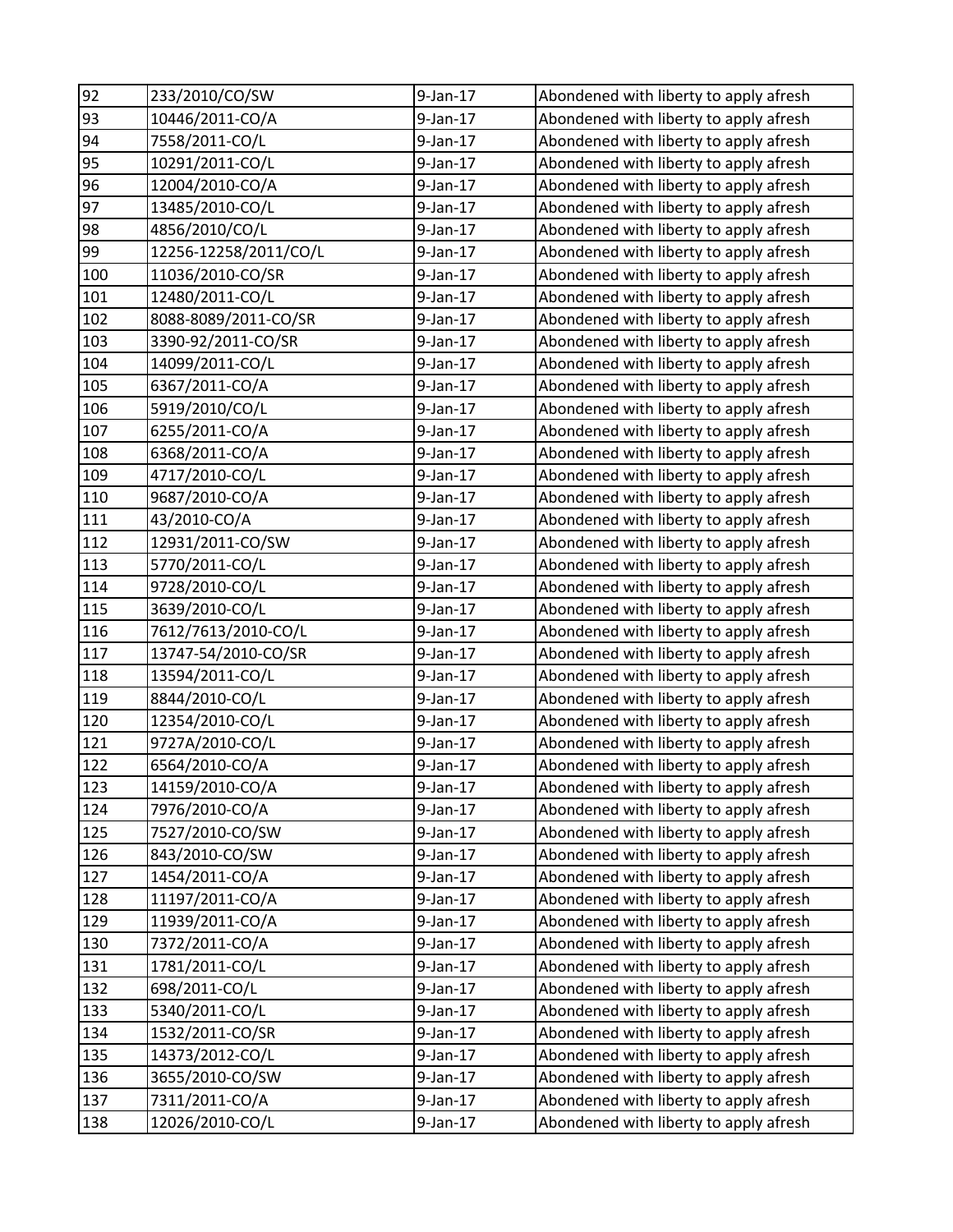| 139 | 690/2011-CO/SW              | $9$ -Jan-17 | Abondened with liberty to apply afresh |
|-----|-----------------------------|-------------|----------------------------------------|
| 140 | 4103/2010-CO/L              | $9$ -Jan-17 | Abondened with liberty to apply afresh |
| 141 | 2057, 2058/2010-CO/L        | 9-Jan-17    | Abondened with liberty to apply afresh |
| 142 | 10542, 10543/2010-CO/A      | $9$ -Jan-17 | Abondened with liberty to apply afresh |
| 143 | 3745/2010-CO/L              | $9$ -Jan-17 | Abondened with liberty to apply afresh |
| 144 | 13650/2010-CO/L             | 9-Jan-17    | Abondened with liberty to apply afresh |
| 145 | 312/2011-CO/L               | $9$ -Jan-17 | Abondened with liberty to apply afresh |
| 146 | 5796/2012-CO/SR             | 9-Jan-17    | Abondened with liberty to apply afresh |
| 147 | 3211/2012-CO/CF             | 9-Jan-17    | Abondened with liberty to apply afresh |
| 148 | 7384/2011-CO/A              | $9$ -Jan-17 | Abondened with liberty to apply afresh |
| 149 | 4624/2010-CO/L              | 9-Jan-17    | Abondened with liberty to apply afresh |
| 150 | 14136/2010-CO/A             | $9$ -Jan-17 | Abondened with liberty to apply afresh |
| 151 | 58/2010-CO/L                | 9-Jan-17    | Abondened with liberty to apply afresh |
| 152 | 5192/2010-CO/L              | $9$ -Jan-17 | Abondened with liberty to apply afresh |
| 153 | 8670/2012-CO/A              | $9$ -Jan-17 | Abondened with liberty to apply afresh |
| 154 | 1772/2010-CO/A              | $9$ -Jan-17 | Abondened with liberty to apply afresh |
| 155 | 7639/2010-CO/L              | $9$ -Jan-17 | Abondened with liberty to apply afresh |
| 156 | 1397/2010-CO/L              | 9-Jan-17    | Abondened with liberty to apply afresh |
| 157 | 6041/2011-CO/L              | $9$ -Jan-17 | Abondened with liberty to apply afresh |
| 158 | 9799/2012-CO/L              | 9-Jan-17    | Abondened with liberty to apply afresh |
| 159 | 4159/2012-CO/A              | $9$ -Jan-17 | Abondened with liberty to apply afresh |
| 160 | 1842/2010-CO/A              | $9$ -Jan-17 | Abondened with liberty to apply afresh |
| 161 | 7822-7845/2011-CO/A         | $9$ -Jan-17 | Abondened with liberty to apply afresh |
| 162 | 8743-8745/2010-CO/L         | $9$ -Jan-17 | Abondened with liberty to apply afresh |
| 163 | 6071/2012-CO/L              | $9$ -Jan-17 | Abondened with liberty to apply afresh |
| 164 | 14184/2012-CO/L             | $9$ -Jan-17 | Abondened with liberty to apply afresh |
| 165 | 102-103/2012-CO/L           | $9$ -Jan-17 | Abondened with liberty to apply afresh |
| 166 | 8629, 8630, 8631/2012-CO/SR | 9-Jan-17    | Abondened with liberty to apply afresh |
| 167 | 10894/2012-CO/SR            | 9-Jan-17    | Abondened with liberty to apply afresh |
| 168 | 9848/2012-CO/A              | 9-Jan-17    | Abondened with liberty to apply afresh |
| 169 | 13851/2012-CO/SW            | $9$ -Jan-17 | Abondened with liberty to apply afresh |
| 170 | 13217-13222/2012-CO/SR      | 9-Jan-17    | Abondened with liberty to apply afresh |
| 171 | 15422-15427/2012-CO/L       | 9-Jan-17    | Abondened with liberty to apply afresh |
| 172 | 7398/2012-CO/A              | $9$ -Jan-17 | Abondened with liberty to apply afresh |
| 173 | 4128/2010-CO/CF             | 10-Jan-17   | Abondened with liberty to apply afresh |
| 174 | 587/2010-CO/SW              | 10-Jan-17   | Abondened with liberty to apply afresh |
| 175 | 595/2010/CO/SW              | 10-Jan-17   | Abondened with liberty to apply afresh |
| 176 | 2556/2010-CO/SR             | 10-Jan-17   | Abondened with liberty to apply afresh |
| 177 | 5194/2010-CO/L              | 10-Jan-17   | Abondened with liberty to apply afresh |
| 178 | 11941/2011-CO/A             | 10-Jan-17   | Abondened with liberty to apply afresh |
| 179 | 11410/2010-CO/L             | 10-Jan-17   | Abondened with liberty to apply afresh |
| 180 | 14690/2012-CO/L             | 10-Jan-17   | Abondened with liberty to apply afresh |
| 181 | 7403/2012-CO/A              | 10-Jan-17   | Abondened with liberty to apply afresh |
| 182 | 8633-34/2012-CO/L           | 10-Jan-17   | Abondened with liberty to apply afresh |
| 183 | 5386/2012-CO/A              | 10-Jan-17   | Abondened with liberty to apply afresh |
| 184 | 7569/2012-CO/L              | 10-Jan-17   | Abondened with liberty to apply afresh |
| 185 | 5483/2012-CO/L              | 10-Jan-17   | Abondened with liberty to apply afresh |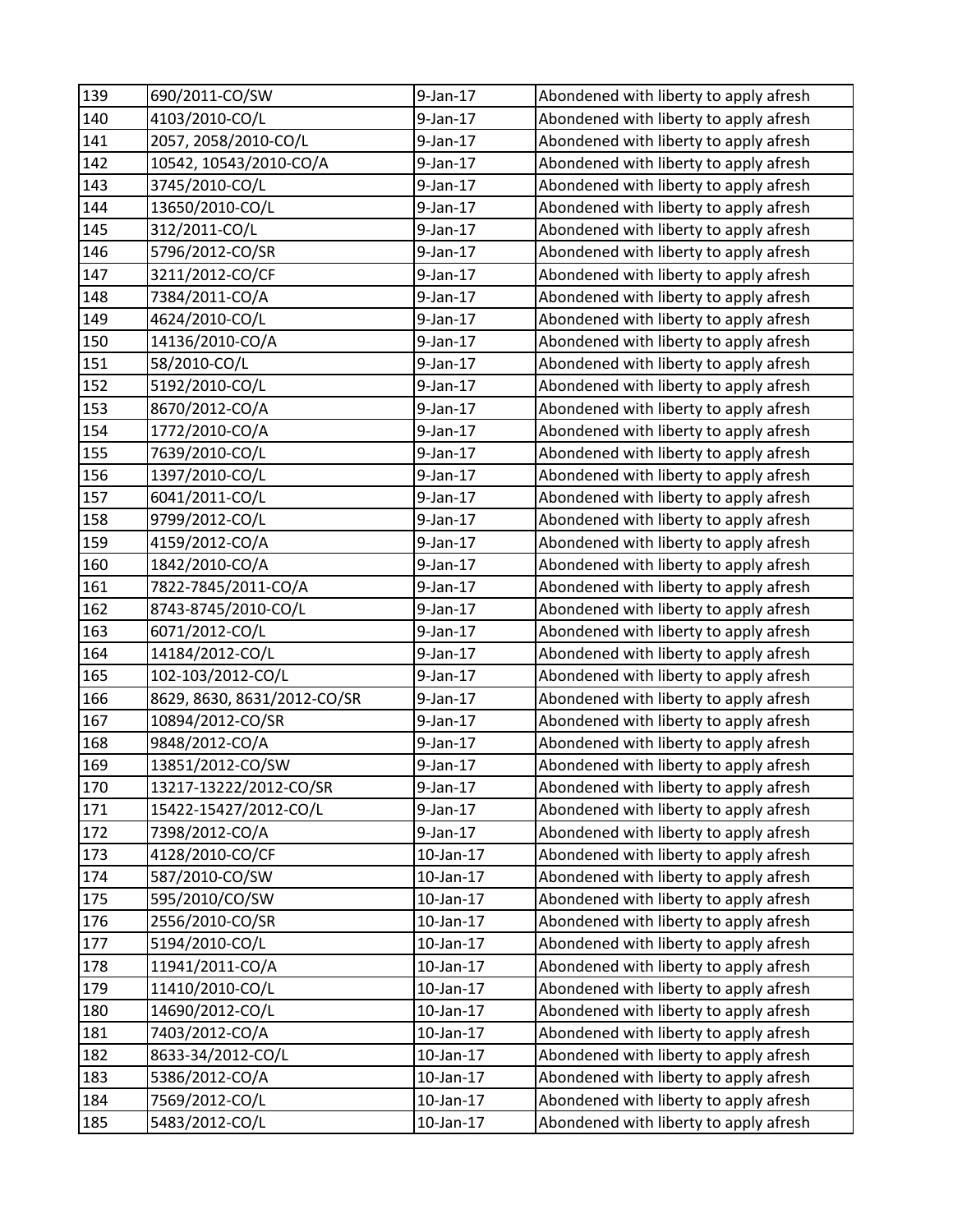| 186 | 2680/2012-CO/A        | $10$ -Jan- $17$ | Abondened with liberty to apply afresh |
|-----|-----------------------|-----------------|----------------------------------------|
| 187 | 9668/2012-CO/A        | 10-Jan-17       | Abondened with liberty to apply afresh |
| 188 | 8036/2012-CO/L        | 10-Jan-17       | Abondened with liberty to apply afresh |
| 189 | 9338/2012-CO/SW       | 10-Jan-17       | Abondened with liberty to apply afresh |
| 190 | 16486/2012-CO/L       | $10$ -Jan- $17$ | Abondened with liberty to apply afresh |
| 191 | 4945/2012-CO/L        | 10-Jan-17       | Abondened with liberty to apply afresh |
| 192 | 3882-3905/2012-CO/SR  | 10-Jan-17       | Abondened with liberty to apply afresh |
| 193 | 5424/2012-CO/A        | 10-Jan-17       | Abondened with liberty to apply afresh |
| 194 | 4336/2010-CO/A        | 10-Jan-17       | Abondened with liberty to apply afresh |
| 195 | 1846/2010-CO/L        | 10-Jan-17       | Abondened with liberty to apply afresh |
| 196 | 5905/2010-CO/L        | 10-Jan-17       | Abondened with liberty to apply afresh |
| 197 | 4813/2012-CO/A        | 10-Jan-17       | Abondened with liberty to apply afresh |
| 198 | 11830/2012-CO/A       | 10-Jan-17       | Abondened with liberty to apply afresh |
| 199 | 14221/2012-CO/L       | 10-Jan-17       | Abondened with liberty to apply afresh |
| 200 | 14013/2012-CO/L       | 10-Jan-17       | Abondened with liberty to apply afresh |
| 201 | 10570/2012-CO/A       | 10-Jan-17       | Abondened with liberty to apply afresh |
| 202 | 8042/2012/CO/L        | 10-Jan-17       | Abondened with liberty to apply afresh |
| 203 | 879/2010-CO/CF        | $10$ -Jan- $17$ | Abondened with liberty to apply afresh |
| 204 | 10868/2010-CO/A       | 10-Jan-17       | Abondened with liberty to apply afresh |
| 205 | 1919/2010-CO/CF       | $10$ -Jan- $17$ | Abondened with liberty to apply afresh |
| 206 | 14341/2012-CO/A       | 10-Jan-17       | Abondened with liberty to apply afresh |
| 207 | 10465/2012-CO/L       | 10-Jan-17       | Abondened with liberty to apply afresh |
| 208 | 11106/2012-CO/A       | 10-Jan-17       | Abondened with liberty to apply afresh |
| 209 | 15145/2012-CO/A       | 10-Jan-17       | Abondened with liberty to apply afresh |
| 210 | 15142/15143/2012/CO/A | 10-Jan-17       | Abondened with liberty to apply afresh |
| 211 | 11363/2012-CO/L       | 10-Jan-17       | Abondened with liberty to apply afresh |
| 212 | 14620/2012-CO/L       | 10-Jan-17       | Abondened with liberty to apply afresh |
| 213 | 16610-16611/2012-CO/A | $10$ -Jan- $17$ | Abondened with liberty to apply afresh |
| 214 | 14650/2012-CO/SW      | 10-Jan-17       | Abondened with liberty to apply afresh |
| 215 | 52253/2012-CO/L       | $10$ -Jan- $17$ | Abondened with liberty to apply afresh |
| 216 | 11348/2012-CO/L       | 10-Jan-17       | Abondened with liberty to apply afresh |
| 217 | 8824/2010-CO/A        | 10-Jan-17       | Abondened with liberty to apply afresh |
| 218 | 2389/2010-CO/SW       | 10-Jan-17       | Abondened with liberty to apply afresh |
| 219 | 9238/2010-CO/L        | 10-Jan-17       | Abondened with liberty to apply afresh |
| 220 | 9177,9179/2012-CO/L   | 10-Jan-17       | Abondened with liberty to apply afresh |
| 221 | 16006/2012-CO/L       | 10-Jan-17       | Abondened with liberty to apply afresh |
| 222 | 7253/2012-CO/L        | 10-Jan-17       | Abondened with liberty to apply afresh |
| 223 | 5613/2012-CO/A        | 10-Jan-17       | Abondened with liberty to apply afresh |
| 224 | 7442/2012-CO/CF       | 10-Jan-17       | Abondened with liberty to apply afresh |
| 225 | 11182/2012-CO/SR      | 10-Jan-17       | Abondened with liberty to apply afresh |
| 226 | 14593/2011-CO/M       | 10-Jan-17       | Abondened with liberty to apply afresh |
| 227 | 10341,10342/2011-CO/L | 10-Jan-17       | Abondened with liberty to apply afresh |
| 228 | 10679/2011-CO/L       | 10-Jan-17       | Abondened with liberty to apply afresh |
| 229 | 3928/2011-CO/CF       | 10-Jan-17       | Abondened with liberty to apply afresh |
| 230 | 6598/2011-CO/SR       | 10-Jan-17       | Abondened with liberty to apply afresh |
| 231 | 9355-56/2012-CO/A     | 10-Jan-17       | Abondened with liberty to apply afresh |
| 232 | 2679-85/2011-CO/SR    | 10-Jan-17       | Abondened with liberty to apply afresh |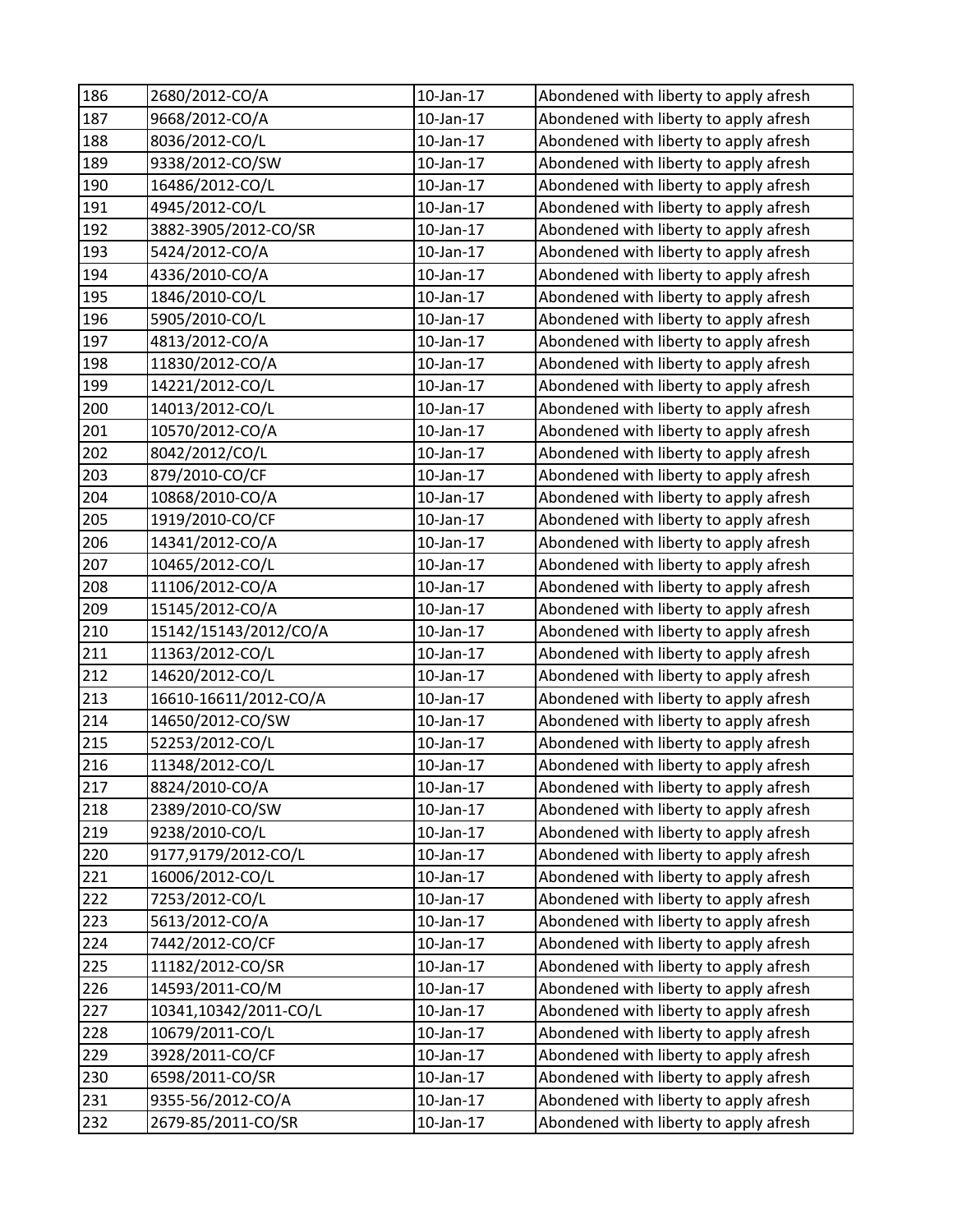| 233 | 12524/2011-CO/L                   | 10-Jan-17       | Abondened with liberty to apply afresh |
|-----|-----------------------------------|-----------------|----------------------------------------|
| 234 | 14125/2012-CO/A                   | 10-Jan-17       | Abondened with liberty to apply afresh |
| 235 | 11639-11640/2012-CO/SW            | 10-Jan-17       | Abondened with liberty to apply afresh |
| 236 | 5274,5238,5303,5302,5299,5294,529 | 10-Jan-17       | Abondened with liberty to apply afresh |
|     | 7,5296/2012-CO/M                  |                 |                                        |
| 237 | 5055/2011-CO/A                    | $10$ -Jan- $17$ | Abondened with liberty to apply afresh |
| 238 | 15074,15083,15087,15097,15100,15  | 10-Jan-17       | Abondened with liberty to apply afresh |
|     | 103,15106/2011-CO/L               |                 |                                        |
| 239 | 10822/2012-CO/A                   | 10-Jan-17       | Abondened with liberty to apply afresh |
| 240 | 3476/2011-CO/A                    | 10-Jan-17       | Abondened with liberty to apply afresh |
| 241 | 6376/2011-CO/L                    | 10-Jan-17       | Abondened with liberty to apply afresh |
| 242 | 13906-08/2012-CO/L                | 10-Jan-17       | Abondened with liberty to apply afresh |
| 243 | 9666/2012-CO/A                    | 10-Jan-17       | Abondened with liberty to apply afresh |
| 244 | 6068/2012-CO/A                    | 10-Jan-17       | Abondened with liberty to apply afresh |
| 245 | 3209/2012-CO/L                    | $10$ -Jan- $17$ | Abondened with liberty to apply afresh |
| 246 | 11066,11068,11074/2011-CO/A       | 10-Jan-17       | Abondened with liberty to apply afresh |
| 247 | 11687-68/2011-CO/L                | 10-Jan-17       | Abondened with liberty to apply afresh |
| 248 | 9070/2012-CO/L                    | 10-Jan-17       | Abondened with liberty to apply afresh |
| 249 | 12722-12731/2011-CO/L             | 10-Jan-17       | Abondened with liberty to apply afresh |
| 250 | 9647/2012-CO/A                    | $11$ -Jan- $17$ | Abondened with liberty to apply afresh |
| 251 | 15301/2012-CO/L                   | 11-Jan-17       | Abondened with liberty to apply afresh |
| 252 | 8839/2012-CO/L                    | 11-Jan-17       | Abondened with liberty to apply afresh |
| 253 | 16459/2012-CO/L                   | $11$ -Jan- $17$ | Abondened with liberty to apply afresh |
| 254 | 24068/2012-CO/A                   | $11$ -Jan- $17$ | Abondened with liberty to apply afresh |
| 255 | 7578-7581/2012-CO/SW              | $11$ -Jan- $17$ | Abondened with liberty to apply afresh |
| 256 | 8057/2012-CO/A                    | 11-Jan-17       | Abondened with liberty to apply afresh |
| 257 | 10921/2010-CO/A                   | $11$ -Jan- $17$ | Abondened with liberty to apply afresh |
| 258 | 4049/2012-CO/A                    | $11$ -Jan- $17$ | Abondened with liberty to apply afresh |
| 259 | 3871/2012-CO/L                    | $11$ -Jan- $17$ | Abondened with liberty to apply afresh |
| 260 | 16188/2012-CO/A                   | $11$ -Jan- $17$ | Abondened with liberty to apply afresh |
| 261 | 16338, 16339, 16340/2012-CO/L     | 11-Jan-17       | Abondened with liberty to apply afresh |
| 262 | 14715/2012-CO/L                   | $11$ -Jan- $17$ | Abondened with liberty to apply afresh |
| 263 | 16193/2012-CO/A                   | $11$ -Jan- $17$ | Abondened with liberty to apply afresh |
| 264 | 5450/2012-CO/L                    | 11-Jan-17       | Abondened with liberty to apply afresh |
| 265 | 14727/2012-CO/L                   | $11$ -Jan- $17$ | Abondened with liberty to apply afresh |
| 266 | 4766/2012-CO/L                    | 11-Jan-17       | Abondened with liberty to apply afresh |
| 267 | 9777/2012-CO/A                    | $11$ -Jan- $17$ | Abondened with liberty to apply afresh |
| 268 | 5861/2012-CO/SW                   | $11$ -Jan- $17$ | Abondened with liberty to apply afresh |
| 269 | 4773, 4674, 4676, 4677, 4678,     | $11$ -Jan- $17$ | Abondened with liberty to apply afresh |
|     | 5177/2012-CO/A                    |                 |                                        |
| 270 | 5851/2012-CO/L                    | $11$ -Jan- $17$ | Abondened with liberty to apply afresh |
| 271 | 7477-7478/2012-CO/A               | $11$ -Jan- $17$ | Abondened with liberty to apply afresh |
| 272 | 14628/2012-CO/A                   | $11$ -Jan- $17$ | Abondened with liberty to apply afresh |
| 273 | 5327/2012-CO/A                    | $11$ -Jan- $17$ | Abondened with liberty to apply afresh |
| 274 | 12557/2010-CO/L                   | $11$ -Jan- $17$ | Abondened with liberty to apply afresh |
| 275 | 8653/2010-CO/L                    | $11$ -Jan- $17$ | Abondened with liberty to apply afresh |
| 276 | 6405-6410/2010-CO/SR              | $11$ -Jan- $17$ | Abondened with liberty to apply afresh |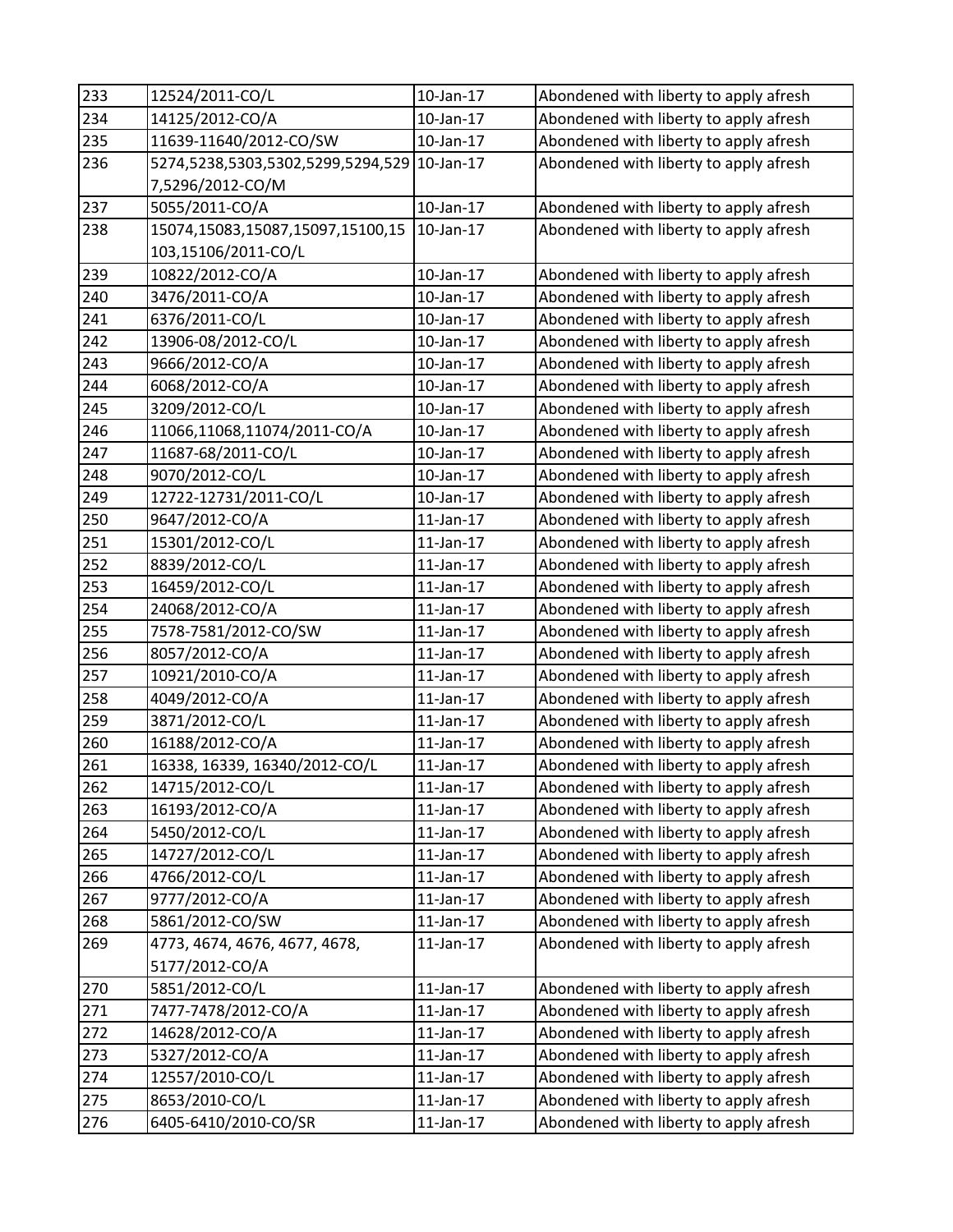| 277 | 13925/2010-CO/A               | $11$ -Jan- $17$ | Abondened with liberty to apply afresh |
|-----|-------------------------------|-----------------|----------------------------------------|
| 278 | 2654/2010-CO/A                | $11$ -Jan- $17$ | Abondened with liberty to apply afresh |
| 279 | 13349/2011-CO/L               | $11$ -Jan- $17$ | Abondened with liberty to apply afresh |
| 280 | 3421/2012-CO/L                | $11$ -Jan- $17$ | Abondened with liberty to apply afresh |
| 281 | 14146/2010-CO/A               | $11$ -Jan- $17$ | Abondened with liberty to apply afresh |
| 282 | 15091/2011-CO/L               | 12-Jan-17       | Abondened with liberty to apply afresh |
| 283 | 6064/2012-CO/A                | 12-Jan-17       | Abondened with liberty to apply afresh |
| 284 | 905-906/2011-CO/L             | 12-Jan-17       | Abondened with liberty to apply afresh |
| 285 | 7743/7745-7752/2011-CO/L      | 12-Jan-17       | Abondened with liberty to apply afresh |
| 286 | 11756/2011-CO/L               | 12-Jan-17       | Abondened with liberty to apply afresh |
| 287 | 14818/2011-CO/L               | 12-Jan-17       | Abondened with liberty to apply afresh |
| 288 | 14266/2011-CO/CF              | 12-Jan-17       | Abondened with liberty to apply afresh |
| 289 | 11220/2012-CO/L               | 12-Jan-17       | Abondened with liberty to apply afresh |
| 290 | 11499/2012-CO/A               | 12-Jan-17       | Abondened with liberty to apply afresh |
| 291 | 15529/2011-CO/L               | 12-Jan-17       | Abondened with liberty to apply afresh |
| 292 | 8243/2012-CO/SW               | 12-Jan-17       | Abondened with liberty to apply afresh |
| 293 | 7114/2012-CO/L                | 12-Jan-17       | Abondened with liberty to apply afresh |
| 294 | 8056/2012-CO/L                | 12-Jan-17       | Abondened with liberty to apply afresh |
| 295 | 14976-14977/2011-CO/L         | 12-Jan-17       | Abondened with liberty to apply afresh |
| 296 | 6195/2012-CO/CF               | 12-Jan-17       | Abondened with liberty to apply afresh |
| 297 | 843/2010-CO/SW                | 12-Jan-17       | Abondened with liberty to apply afresh |
| 298 | 1454/2011-CO/A                | 12-Jan-17       | Abondened with liberty to apply afresh |
| 299 | 7527/2010-CO/SW               | 12-Jan-17       | Abondened with liberty to apply afresh |
| 300 | 201/2011-CO/L                 | 12-Jan-17       | Abondened with liberty to apply afresh |
| 301 | 13611/2011-CO/A               | 12-Jan-17       | Abondened with liberty to apply afresh |
| 302 | 11061/2011-CO/A               | 12-Jan-17       | Abondened with liberty to apply afresh |
| 303 | 15418/2011-CO/L               | 12-Jan-17       | Abondened with liberty to apply afresh |
| 304 | 6288/2011-CO/L                | 12-Jan-17       | Abondened with liberty to apply afresh |
| 305 | 84/2011-CO/L                  | 12-Jan-17       | Abondened with liberty to apply afresh |
| 306 | 14464/2011-CO/L               | 12-Jan-17       | Abondened with liberty to apply afresh |
| 307 | 9391/2011-CO/SR               | 12-Jan-17       | Abondened with liberty to apply afresh |
| 308 | 8932/2012-CO/A                | 12-Jan-17       | Abondened with liberty to apply afresh |
| 309 | 7669/2012-CO/A                | 12-Jan-17       | Abondened with liberty to apply afresh |
| 310 | 8316/2012-CO/L                | 12-Jan-17       | Abondened with liberty to apply afresh |
| 311 | 14178/2012-CO/SR              | 12-Jan-17       | Abondened with liberty to apply afresh |
| 312 | 2618/2012-CO/A                | 12-Jan-17       | Abondened with liberty to apply afresh |
| 313 | 3782-84/2011-CO/L             | 12-Jan-17       | Abondened with liberty to apply afresh |
| 314 | 15302/2011-CO/SR              | $12$ -Jan-17    | Abondened with liberty to apply afresh |
| 315 | 010068/2010-CO/L              | 12-Jan-17       | Abondened with liberty to apply afresh |
| 316 | 13449/2010-CO/L               | 12-Jan-17       | Abondened with liberty to apply afresh |
| 317 | 2605-08/2012-CO/L             | 12-Jan-17       | Abondened with liberty to apply afresh |
| 318 | 4948,4950,4952,4953/2012-CO/M | 12-Jan-17       | Abondened with liberty to apply afresh |
| 319 | 1611-1616/2012-CO/L           | 12-Jan-17       | Abondened with liberty to apply afresh |
| 320 | 9671/2012-CO/A                | 12-Jan-17       | Abondened with liberty to apply afresh |
| 321 | 9645/2012-CO/SR               | 12-Jan-17       | Abondened with liberty to apply afresh |
| 322 | 9323/2012-CO/A                | 12-Jan-17       | Abondened with liberty to apply afresh |
| 323 | 8064/2011-CO/L                | 12-Jan-17       | Abondened with liberty to apply afresh |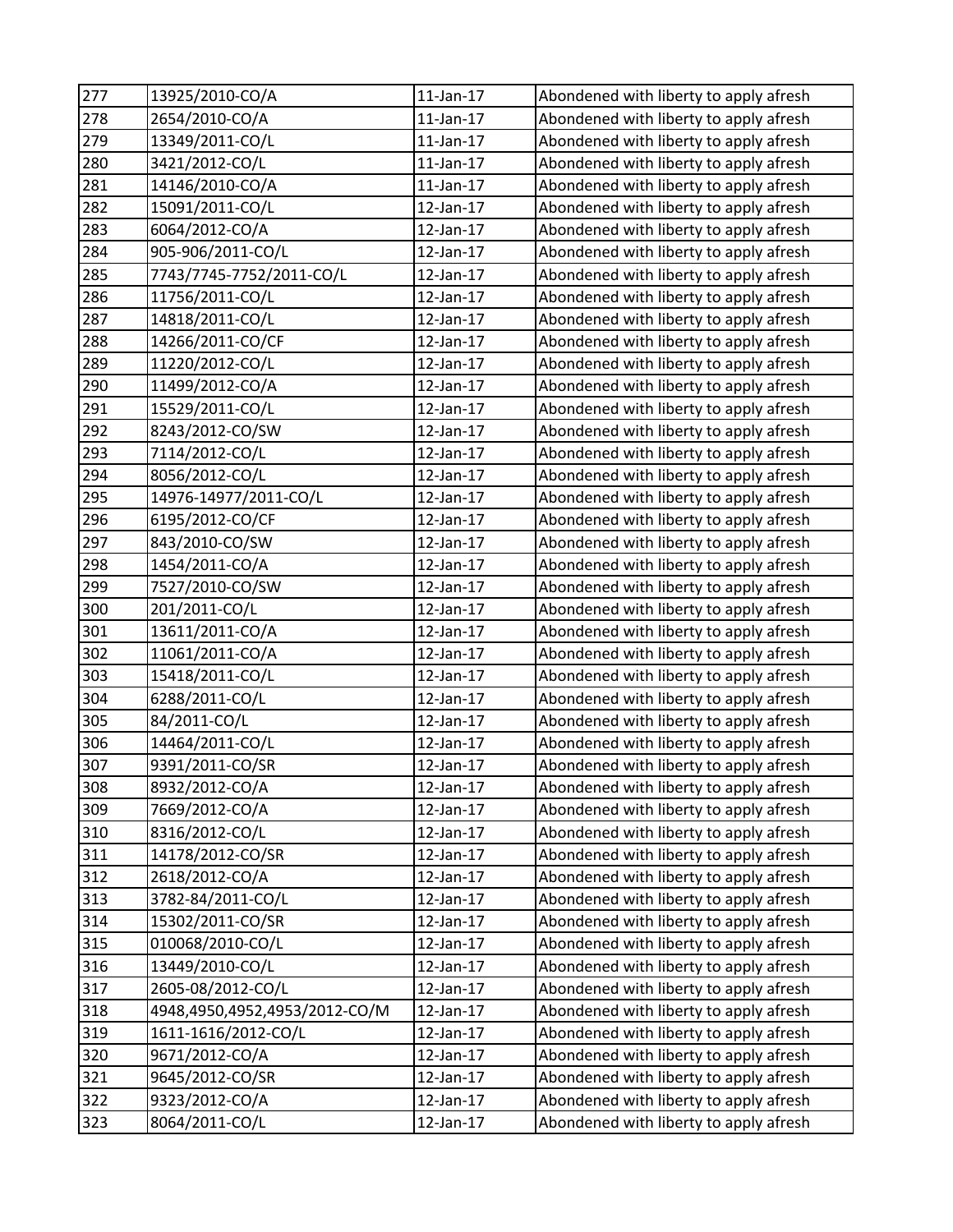| 324 | 10295/2011-CO/A     | 12-Jan-17 | Abondened with liberty to apply afresh |
|-----|---------------------|-----------|----------------------------------------|
| 325 | 8025/2011-CO/A      | 12-Jan-17 | Abondened with liberty to apply afresh |
| 326 | 10564/2010-CO/A     | 12-Jan-17 | Abondened with liberty to apply afresh |
| 327 | 11675/2010-CO/L     | 12-Jan-17 | Abondened with liberty to apply afresh |
| 328 | 9940/2010-CO/A      | 12-Jan-17 | Abondened with liberty to apply afresh |
| 329 | 13360/2012-CO/SW    | 12-Jan-17 | Abondened with liberty to apply afresh |
| 330 | 15860/2012-CO/A     | 12-Jan-17 | Abondened with liberty to apply afresh |
| 331 | 12459-60/2011-CO/SR | 12-Jan-17 | Abondened with liberty to apply afresh |
| 332 | 13469/2011-CO/A     | 12-Jan-17 | Abondened with liberty to apply afresh |
| 333 | 1695-96/2011-CO/A   | 12-Jan-17 | Abondened with liberty to apply afresh |
| 334 | 4525/2012-CO/A      | 12-Jan-17 | Abondened with liberty to apply afresh |
| 335 | 14424/2011-CO/L     | 12-Jan-17 | Abondened with liberty to apply afresh |
| 336 | 14596-97/2011-CO/A  | 12-Jan-17 | Abondened with liberty to apply afresh |
| 337 | 7873/2011-CO/L      | 12-Jan-17 | Abondened with liberty to apply afresh |
| 338 | 6250/2012-CO/A      | 12-Jan-17 | Abondened with liberty to apply afresh |
| 339 | 6196/2012-CO/CF     | 12-Jan-17 | Abondened with liberty to apply afresh |
| 340 | 4707-08/2012-CO/A   | 12-Jan-17 | Abondened with liberty to apply afresh |
| 341 | 8928/2012-CO/SR     | 12-Jan-17 | Abondened with liberty to apply afresh |
| 342 | 8558/2010-CO/L      | 12-Jan-17 | Abondened with liberty to apply afresh |
| 343 | 9899/2012-CO/A      | 12-Jan-17 | Abondened with liberty to apply afresh |
| 344 | 7039/2012-CO/L      | 12-Jan-17 | Abondened with liberty to apply afresh |
| 345 | 2856/2012-CO/SR     | 12-Jan-17 | Abondened with liberty to apply afresh |
| 346 | 7204-05/2012-CO/L   | 12-Jan-17 | Abondened with liberty to apply afresh |
| 347 | 11065/2012-CO/A     | 12-Jan-17 | Abondened with liberty to apply afresh |
| 348 | 7969/2012-CO/SR     | 12-Jan-17 | Abondened with liberty to apply afresh |
| 349 | 13514/012-CO/SW     | 12-Jan-17 | Abondened with liberty to apply afresh |
| 350 | 3744/2012-CO/L      | 12-Jan-17 | Abondened with liberty to apply afresh |
| 351 | 6809/2012-CO/A      | 12-Jan-17 | Abondened with liberty to apply afresh |
| 352 | 5618/5626/2012-CO/A | 12-Jan-17 | Abondened with liberty to apply afresh |
| 353 | 3206-05/2012-CO/A   | 12-Jan-17 | Abondened with liberty to apply afresh |
| 354 | 14429/2012-CO/SR    | 12-Jan-17 | Abondened with liberty to apply afresh |
| 355 | 12070/2012-CO/SW    | 12-Jan-17 | Abondened with liberty to apply afresh |
| 356 | 11568/2012-CO/L     | 12-Jan-17 | Abondened with liberty to apply afresh |
| 357 | 8758/2012-CO/L      | 12-Jan-17 | Abondened with liberty to apply afresh |
| 358 | 11570/2012-CO/L     | 12-Jan-17 | Abondened with liberty to apply afresh |
| 359 | 6197/2012-CO/CF     | 12-Jan-17 | Abondened with liberty to apply afresh |
| 360 | 8737/2012-CO/A      | 12-Jan-17 | Abondened with liberty to apply afresh |
| 361 | 10745/2012-CO/L     | 12-Jan-17 | Abondened with liberty to apply afresh |
| 362 | 13050/2012-CO/SR    | 12-Jan-17 | Abondened with liberty to apply afresh |
| 363 | 15173/2012-CO/L     | 12-Jan-17 | Abondened with liberty to apply afresh |
| 364 | 16313/2012-CO/L     | 12-Jan-17 | Abondened with liberty to apply afresh |
| 365 | 14668/2012-CO/L     | 12-Jan-17 | Abondened with liberty to apply afresh |
| 366 | 14038/2012-CO/L     | 12-Jan-17 | Abondened with liberty to apply afresh |
| 367 | 8032/2012-CO/A      | 12-Jan-17 | Abondened with liberty to apply afresh |
| 368 | 7500/2011-CO/A      | 12-Jan-17 | Abondened with liberty to apply afresh |
| 369 | 12224/2011/CO/L     | 12-Jan-17 | Abondened with liberty to apply afresh |
| 370 | 14214/2011-CO/A     | 12-Jan-17 | Abondened with liberty to apply afresh |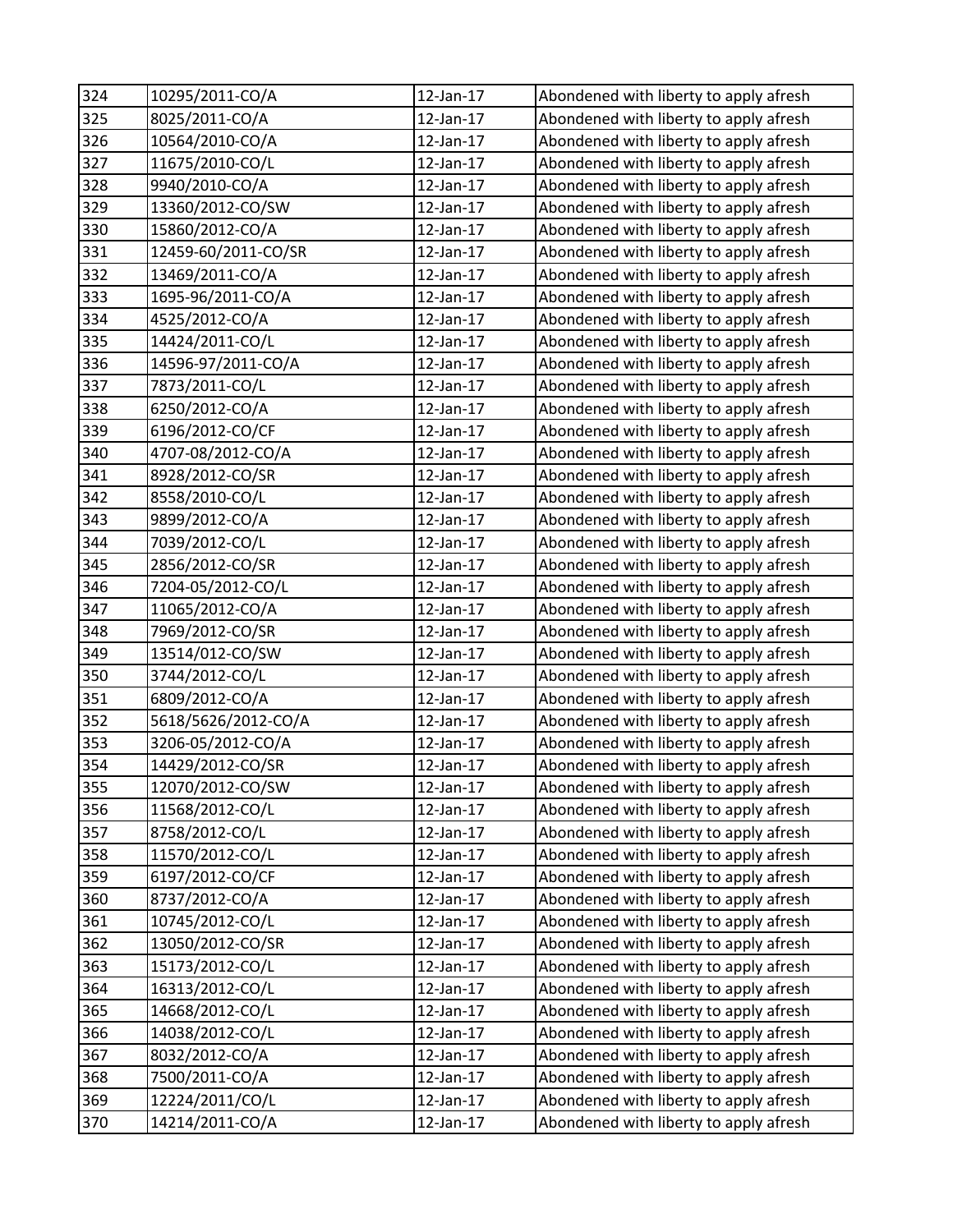| 371 | 14638/14639/14640/2012-CO/A | 12-Jan-17 | Abondened with liberty to apply afresh |
|-----|-----------------------------|-----------|----------------------------------------|
| 372 | 16254-16256/2012/CO/SR      | 12-Jan-17 | Abondened with liberty to apply afresh |
| 373 | 1634/2012-CO/L              | 12-Jan-17 | Abondened with liberty to apply afresh |
| 374 | 15324/2012-CO/L             | 12-Jan-17 | Abondened with liberty to apply afresh |
| 375 | 14247/2012-CO/L             | 12-Jan-17 | Abondened with liberty to apply afresh |
| 376 | 7755/2012-CO/A              | 12-Jan-17 | Abondened with liberty to apply afresh |
| 377 | 7387/2012-CO/A              | 12-Jan-17 | Abondened with liberty to apply afresh |
| 378 | 2043/2012-CO/A              | 12-Jan-17 | Abondened with liberty to apply afresh |
| 379 | 7756/2012-CO/A              | 12-Jan-17 | Abondened with liberty to apply afresh |
| 380 | 2137/2012-CO/L              | 12-Jan-17 | Abondened with liberty to apply afresh |
| 381 | 7813/2012-CO/A              | 12-Jan-17 | Abondened with liberty to apply afresh |
| 382 | 15473/2012-CO/A             | 12-Jan-17 | Abondened with liberty to apply afresh |
| 383 | 3428-3433/2012-CO/L         | 12-Jan-17 | Abondened with liberty to apply afresh |
| 384 | 5222/2011-CO/A              | 12-Jan-17 | Abondened with liberty to apply afresh |
| 385 | 8109, 8113, 8115/2011-CO/A  | 12-Jan-17 | Abondened with liberty to apply afresh |
| 386 | 8381/2011-CO/L              | 12-Jan-17 | Abondened with liberty to apply afresh |
| 387 | 13824/2011-CO/SR            | 12-Jan-17 | Abondened with liberty to apply afresh |
| 388 | 3631-3633/2011-CO/SR        | 12-Jan-17 | Abondened with liberty to apply afresh |
| 389 | 6920/2011-CO/A              | 12-Jan-17 | Abondened with liberty to apply afresh |
| 390 | 381/2011-CO/A               | 12-Jan-17 | Abondened with liberty to apply afresh |
| 391 | 778/2011-CO/L               | 12-Jan-17 | Abondened with liberty to apply afresh |
| 392 | 13659-13666/2012-CO/SW      | 12-Jan-17 | Abondened with liberty to apply afresh |
| 393 | 143-148/139,141/2012-CO/CF  | 12-Jan-17 | Abondened with liberty to apply afresh |
| 394 | 7754/2012-CO/A              | 12-Jan-17 | Abondened with liberty to apply afresh |
| 395 | 3253/2012-CO/A              | 12-Jan-17 | Abondened with liberty to apply afresh |
| 396 | 1654&1657/2012-CO/A         | 12-Jan-17 | Abondened with liberty to apply afresh |
| 397 | 3931/2012-CO/SR             | 12-Jan-17 | Abondened with liberty to apply afresh |
| 398 | 1681-82/2012-CO/CF          | 12-Jan-17 | Abondened with liberty to apply afresh |
| 399 | 3958-961/2012-CO/A          | 12-Jan-17 | Abondened with liberty to apply afresh |
| 400 | 3919-920/2012-CO/SW         | 12-Jan-17 | Abondened with liberty to apply afresh |
| 401 | 1483-86/2012-CO/SR          | 12-Jan-17 | Abondened with liberty to apply afresh |
| 402 | 16170/2012-CO/A             | 12-Jan-17 | Abondened with liberty to apply afresh |
| 403 | 7700-7703/2012-CO/L         | 12-Jan-17 | Abondened with liberty to apply afresh |
| 404 | 5180/2012-CO/A              | 12-Jan-17 | Abondened with liberty to apply afresh |
| 405 | 11192/2011-CO/L             | 12-Jan-17 | Abondened with liberty to apply afresh |
| 406 | 11173/2012-CO/L             | 12-Jan-17 | Abondened with liberty to apply afresh |
| 407 | 10306, 10314/2011-CO/L      | 12-Jan-17 | Abondened with liberty to apply afresh |
| 408 | 6208/2011-CO/A              | 12-Jan-17 | Abondened with liberty to apply afresh |
| 409 | 6628/2011-CO/A              | 12-Jan-17 | Abondened with liberty to apply afresh |
| 410 | 7112/2011-CO/SR             | 12-Jan-17 | Abondened with liberty to apply afresh |
| 411 | 222/2010-CO/L               | 12-Jan-17 | Abondened with liberty to apply afresh |
| 412 | 3257/2011-CO/L              | 12-Jan-17 | Abondened with liberty to apply afresh |
| 413 | 3902-13/2011-CO/L           | 12-Jan-17 | Abondened with liberty to apply afresh |
| 414 | 3256/2011-CO/L              | 12-Jan-17 | Abondened with liberty to apply afresh |
| 415 | 1641-1655/2011-CO/SR        | 12-Jan-17 | Abondened with liberty to apply afresh |
| 416 | 12208-12214/2011-CO/SR      | 12-Jan-17 | Abondened with liberty to apply afresh |
| 417 | 11555/2011-CO/A             | 12-Jan-17 | Abondened with liberty to apply afresh |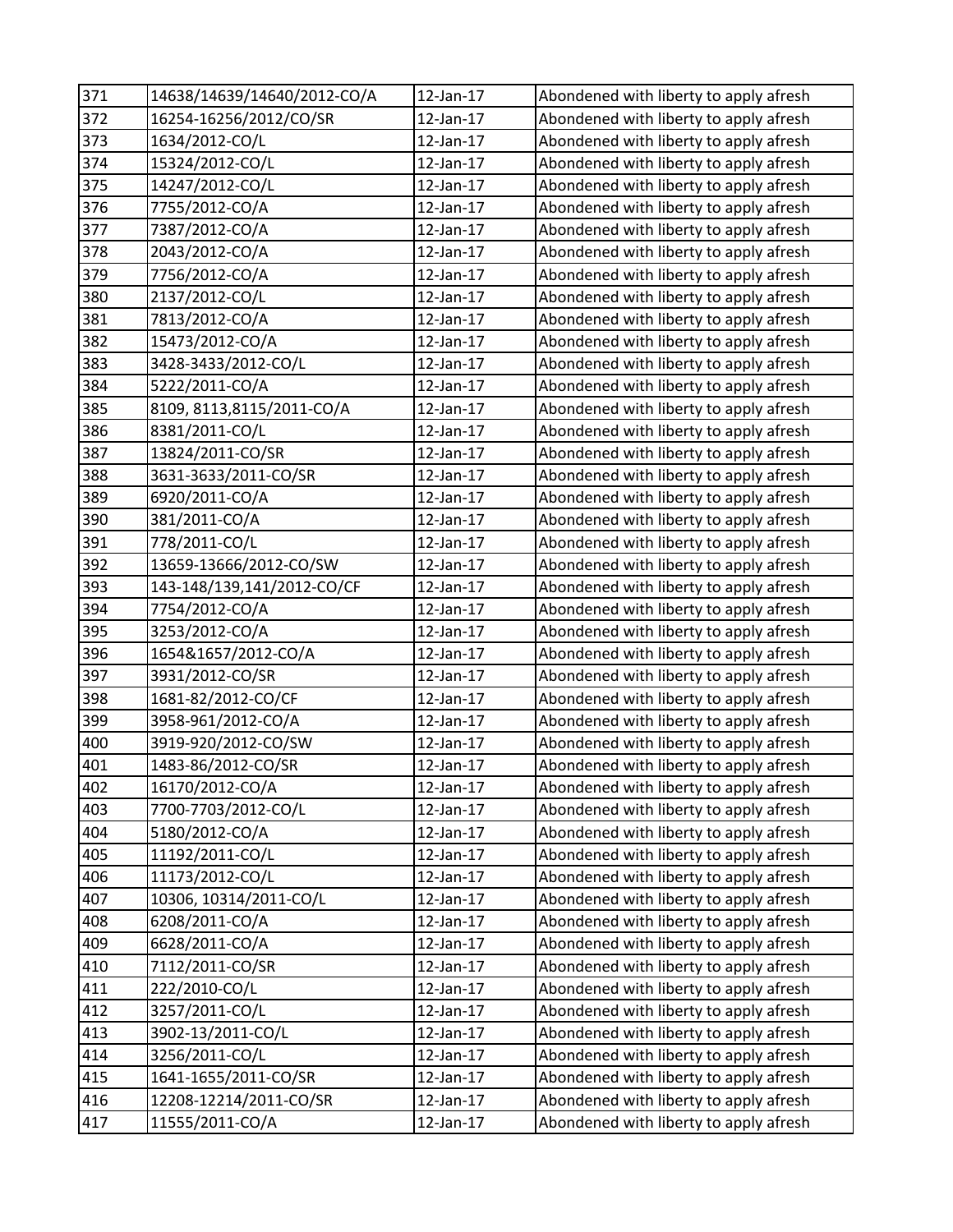| 418 | 1667/2011-CO/L                | 12-Jan-17 | Abondened with liberty to apply afresh |
|-----|-------------------------------|-----------|----------------------------------------|
| 419 | 9831-32/2011-CO/CF            | 12-Jan-17 | Abondened with liberty to apply afresh |
| 420 | 15532-38/2011-CO/SR           | 12-Jan-17 | Abondened with liberty to apply afresh |
| 421 | 14448/2011-CO/A               | 12-Jan-17 | Abondened with liberty to apply afresh |
| 422 | 11579/2011-CO/L               | 12-Jan-17 | Abondened with liberty to apply afresh |
| 423 | 11588/2011-CO/A               | 12-Jan-17 | Abondened with liberty to apply afresh |
| 424 | 15396-15400/2011              | 12-Jan-17 | Abondened with liberty to apply afresh |
| 425 | 15475/2012-CO/SW              | 12-Jan-17 | Abondened with liberty to apply afresh |
| 426 | 3779/2012-CO/L                | 12-Jan-17 | Abondened with liberty to apply afresh |
| 427 | 15467/15470/2012-CO/L         | 12-Jan-17 | Abondened with liberty to apply afresh |
| 428 | 3840-44/2012-CO/L             | 12-Jan-17 | Abondened with liberty to apply afresh |
| 429 | 16300/2012-CO/SR              | 12-Jan-17 | Abondened with liberty to apply afresh |
| 430 | 11461-62/2012-CO/SR           | 12-Jan-17 | Abondened with liberty to apply afresh |
| 431 | 14333,14331,14335,14326/2012- | 12-Jan-17 | Abondened with liberty to apply afresh |
|     | CO/A                          |           |                                        |
| 432 | 13057-066/2012-CO/L           | 12-Jan-17 | Abondened with liberty to apply afresh |
| 433 | 2205/2012-CO/L                | 12-Jan-17 | Abondened with liberty to apply afresh |
| 434 | 907/2012-CO/A                 | 12-Jan-17 | Abondened with liberty to apply afresh |
| 435 | 11556/2011-CO/A               | 12-Jan-17 | Abondened with liberty to apply afresh |
| 436 | 14183/2012-CO/L               | 12-Jan-17 | Abondened with liberty to apply afresh |
| 437 | 13655/2010-CO/L               | 12-Jan-17 | Abondened with liberty to apply afresh |
| 438 | 9509/2012-CO/A                | 17-Jan-17 | Abondened with liberty to apply afresh |
| 439 | 2048/2012-CO/L                | 17-Jan-17 | Abondened with liberty to apply afresh |
| 440 | 13287-93/2012-CO/SR           | 17-Jan-17 | Abondened with liberty to apply afresh |
| 441 | 11831/2012-CO/A               | 17-Jan-17 | Abondened with liberty to apply afresh |
| 442 | 16373-72/2012-CO/SR           | 17-Jan-17 | Abondened with liberty to apply afresh |
| 443 | 9625/2012-CO/L                | 17-Jan-17 | Abondened with liberty to apply afresh |
| 444 | 10986/2012-CO/L               | 17-Jan-17 | Abondened with liberty to apply afresh |
| 445 | 11808/2012-CO/L               | 17-Jan-17 | Abondened with liberty to apply afresh |
| 446 | 14022/2012-CO/A               | 17-Jan-17 | Abondened with liberty to apply afresh |
| 447 | 16245-47,16249-50,16253/2012- | 17-Jan-17 | Abondened with liberty to apply afresh |
|     | CO/SR                         |           |                                        |
| 448 | 10092/2012-CO/A               | 17-Jan-17 | Abondened with liberty to apply afresh |
| 449 | 15613-14/2012-CO/A            | 17-Jan-17 | Abondened with liberty to apply afresh |
| 450 | 1621/2012-CO/A                | 17-Jan-17 | Abondened with liberty to apply afresh |
| 451 | 2652/2012-CO/A                | 17-Jan-17 | Abondened with liberty to apply afresh |
| 452 | 4727/2012-CO/SR               | 17-Jan-17 | Abondened with liberty to apply afresh |
| 453 | 470/2012-CO/A                 | 17-Jan-17 | Abondened with liberty to apply afresh |
| 454 | 5518/2012-CO/L                | 17-Jan-17 | Abondened with liberty to apply afresh |
| 455 | 269/2012-CO/A                 | 17-Jan-17 | Abondened with liberty to apply afresh |
| 456 | 869/2012-CO/A                 | 17-Jan-17 | Abondened with liberty to apply afresh |
| 457 | 886/2012-CO/A                 | 17-Jan-17 | Abondened with liberty to apply afresh |
| 458 | 14384/2012-CO/L               | 17-Jan-17 | Abondened with liberty to apply afresh |
| 459 | 939/2012-CO/L                 | 17-Jan-17 | Abondened with liberty to apply afresh |
| 460 | 15716-18/2012-CO/L            | 17-Jan-17 | Abondened with liberty to apply afresh |
| 461 | 5758/2012-CO/A                | 17-Jan-17 | Abondened with liberty to apply afresh |
| 462 | 11404/2012-CO/A               | 17-Jan-17 | Abondened with liberty to apply afresh |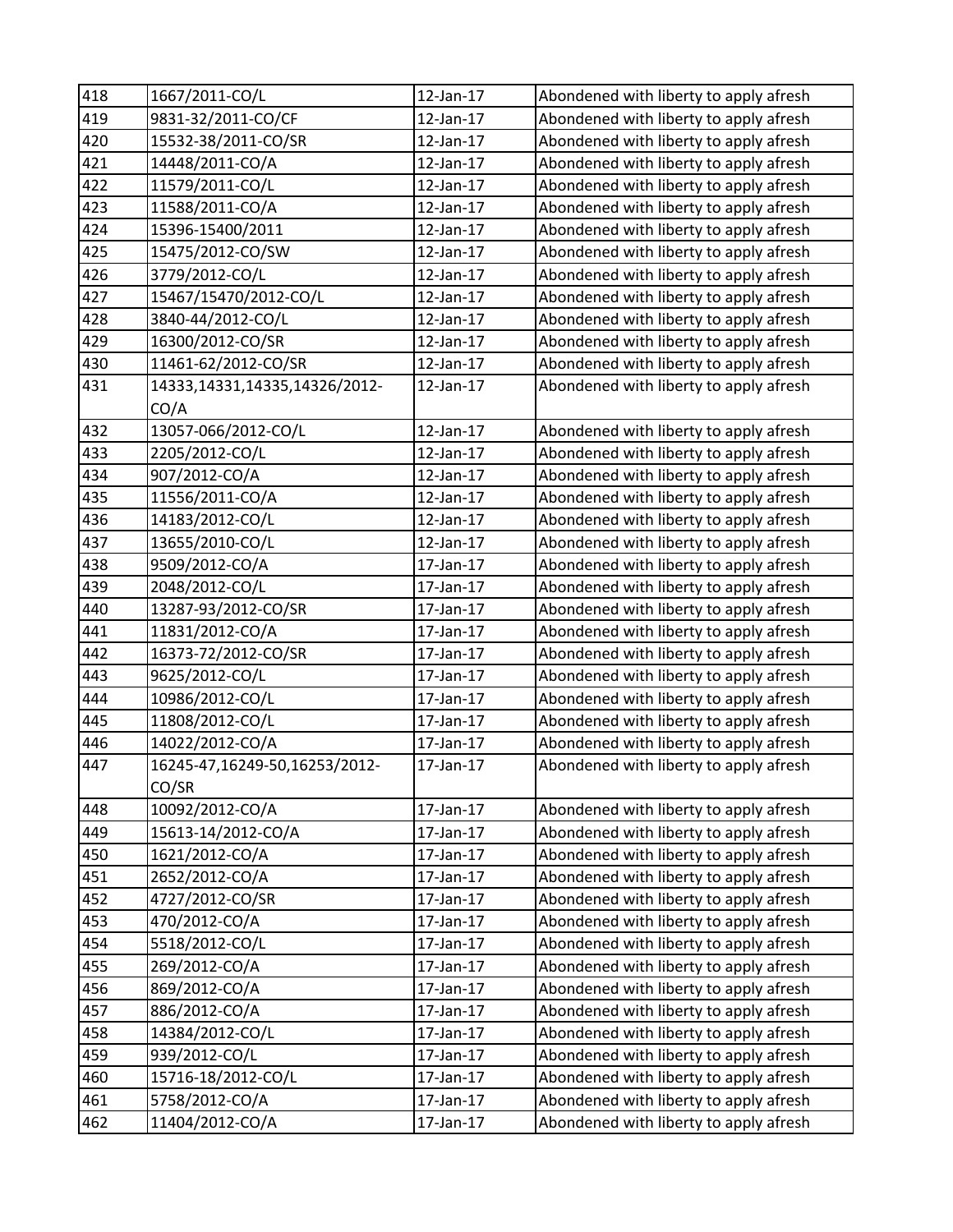| 463 | 10618/2012-CO/L        | 17-Jan-17 | Abondened with liberty to apply afresh |
|-----|------------------------|-----------|----------------------------------------|
| 464 | 5630,5632-39/2012-CO/A | 17-Jan-17 | Abondened with liberty to apply afresh |
| 465 | 11110/2012-CO/A        | 17-Jan-17 | Abondened with liberty to apply afresh |
| 466 | 15601/2012-CO/L        | 17-Jan-17 | Abondened with liberty to apply afresh |
| 467 | 11460/2012-CO/L        | 17-Jan-17 | Abondened with liberty to apply afresh |
| 468 | 1279/2012-CO/L         | 17-Jan-17 | Abondened with liberty to apply afresh |
| 469 | 3286-91/2012-CO/SW     | 17-Jan-17 | Abondened with liberty to apply afresh |
| 470 | 16393-94/2012-CO/L     | 17-Jan-17 | Abondened with liberty to apply afresh |
| 471 | 15144/2012-CO/A        | 17-Jan-17 | Abondened with liberty to apply afresh |
| 472 | 7230/2012-CO/L         | 17-Jan-17 | Abondened with liberty to apply afresh |
| 473 | 15097/2012-CO/L        | 17-Jan-17 | Abondened with liberty to apply afresh |
| 474 | 8776/2012-CO/A         | 17-Jan-17 | Abondened with liberty to apply afresh |
| 475 | 16212-16/2012-CO/A     | 17-Jan-17 | Abondened with liberty to apply afresh |
| 476 | 3867/2012-CO/A         | 17-Jan-17 | Abondened with liberty to apply afresh |
| 477 | 11415/2012-CO/L        | 17-Jan-17 | Abondened with liberty to apply afresh |
| 478 | 11924/2012-CO/L        | 17-Jan-17 | Abondened with liberty to apply afresh |
| 479 | 12037/2012-CO/L        | 17-Jan-17 | Abondened with liberty to apply afresh |
| 480 | 14583/2012-CO/L        | 17-Jan-17 | Abondened with liberty to apply afresh |
| 481 | 14+57/2012-CO/A        | 17-Jan-17 | Abondened with liberty to apply afresh |
| 482 | 6246/2012-CO/A         | 17-Jan-17 | Abondened with liberty to apply afresh |
| 483 | 3663/2012-CO/L         | 17-Jan-17 | Abondened with liberty to apply afresh |
| 484 | 8245/2012-CO/L         | 17-Jan-17 | Abondened with liberty to apply afresh |
| 485 | 6832/2012-CO/A         | 17-Jan-17 | Abondened with liberty to apply afresh |
| 486 | 15409-10/2012-CO/SR    | 17-Jan-17 | Abondened with liberty to apply afresh |
| 487 | 10900-02/2012-CO/SW    | 17-Jan-17 | Abondened with liberty to apply afresh |
| 488 | 6870-71/2012-CO/A      | 17-Jan-17 | Abondened with liberty to apply afresh |
| 489 | 9909/2011-CO/SR        | 17-Jan-17 | Abondened with liberty to apply afresh |
| 490 | 10830/2012-CO/SR       | 17-Jan-17 | Abondened with liberty to apply afresh |
| 491 | 4380/2012-CO/SR        | 17-Jan-17 | Abondened with liberty to apply afresh |
| 492 | 846/2012-CO/A          | 17-Jan-17 | Abondened with liberty to apply afresh |
| 493 | 1926/2012-CO/SR        | 17-Jan-17 | Abondened with liberty to apply afresh |
| 494 | 11574-79/2012-CO/SR    | 17-Jan-17 | Abondened with liberty to apply afresh |
| 495 | 4807/2012-CO/SR        | 17-Jan-17 | Abondened with liberty to apply afresh |
| 496 | 3272-75/2012-CO/SW     | 17-Jan-17 | Abondened with liberty to apply afresh |
| 497 | 15772-72/2012-CO/L     | 17-Jan-17 | Abondened with liberty to apply afresh |
| 498 | 877/2012-CO/L          | 17-Jan-17 | Abondened with liberty to apply afresh |
| 499 | 1268-88/2012-CO/SR     | 17-Jan-17 | Abondened with liberty to apply afresh |
| 500 | 15228-29/2012-CO/L     | 17-Jan-17 | Abondened with liberty to apply afresh |
| 501 | 3740/2012-CO/L         | 17-Jan-17 | Abondened with liberty to apply afresh |
| 502 | 6711-680/2012-CO/SW    | 17-Jan-17 | Abondened with liberty to apply afresh |
| 503 | 10033/2012-CO/A        | 17-Jan-17 | Abondened with liberty to apply afresh |
| 504 | 4464/2012-CO/SR        | 17-Jan-17 | Abondened with liberty to apply afresh |
| 505 | 3716/2012-CO/L         | 17-Jan-17 | Abondened with liberty to apply afresh |
| 506 | 6971-75/2012-CO/SR     | 17-Jan-17 | Abondened with liberty to apply afresh |
| 507 | 2876/2012-CO/L         | 17-Jan-17 | Abondened with liberty to apply afresh |
| 508 | 5754/2012-CO/L         | 17-Jan-17 | Abondened with liberty to apply afresh |
| 509 | 3394-97/2012-CO/L      | 17-Jan-17 | Abondened with liberty to apply afresh |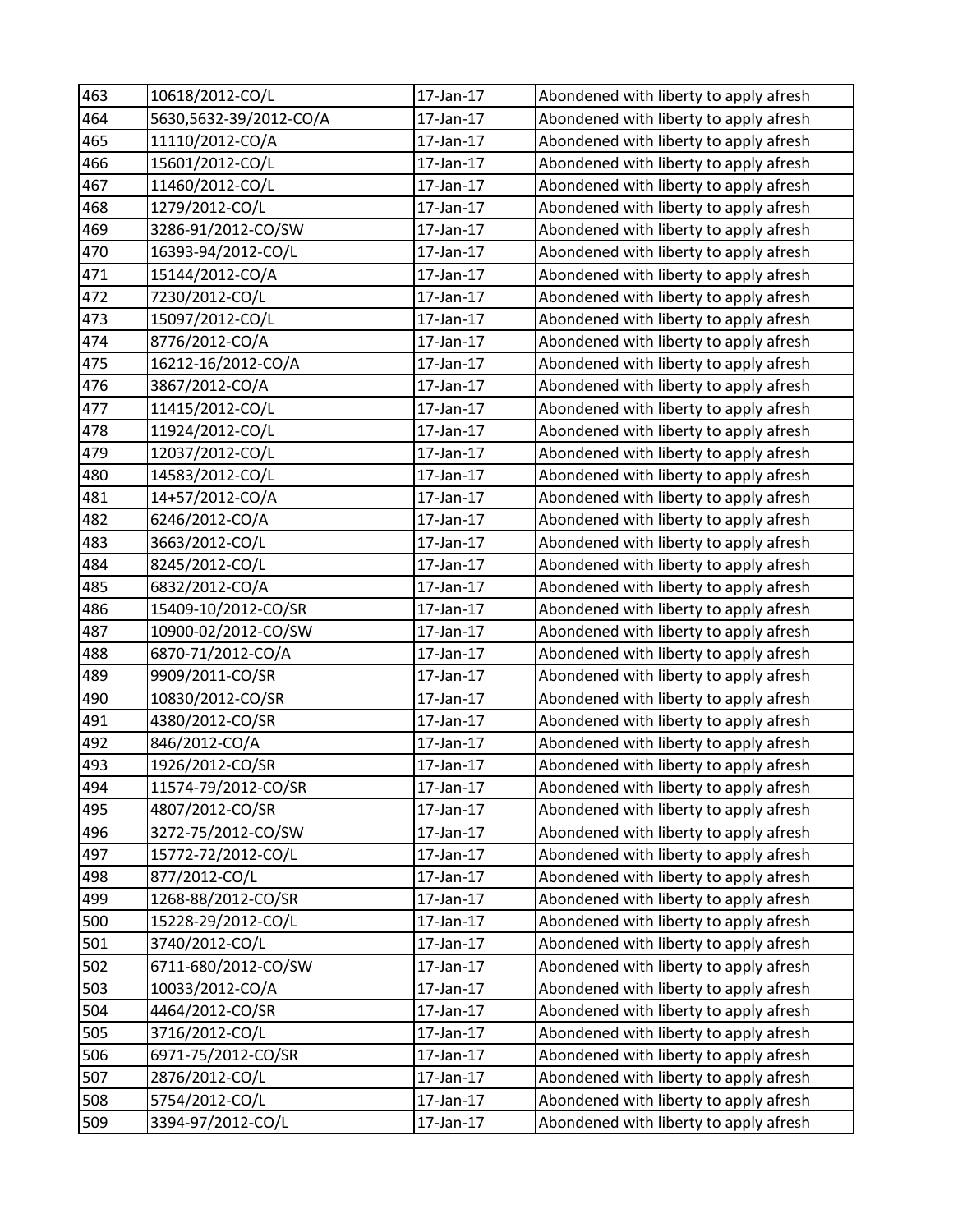| 510 | 2158/2012-CO/L         | 17-Jan-17 | Abondened with liberty to apply afresh |
|-----|------------------------|-----------|----------------------------------------|
| 511 | 10584/2012-CO/A        | 17-Jan-17 | Abondened with liberty to apply afresh |
| 512 | 4629/2012-CO/L         | 17-Jan-17 | Abondened with liberty to apply afresh |
| 513 | 11045/2011-CO/L        | 17-Jan-17 | Abondened with liberty to apply afresh |
| 514 | 2139/2012-CO/A         | 17-Jan-17 | Abondened with liberty to apply afresh |
| 515 | 14117/2012-CO/A        | 17-Jan-17 | Abondened with liberty to apply afresh |
| 516 | 1851/2012-CO/L         | 17-Jan-17 | Abondened with liberty to apply afresh |
| 517 | 5909/2012-CO/A         | 17-Jan-17 | Abondened with liberty to apply afresh |
| 518 | 11950/2012-CO/A        | 17-Jan-17 | Abondened with liberty to apply afresh |
| 519 | 14427-28/2012-CO/SR    | 17-Jan-17 | Abondened with liberty to apply afresh |
| 520 | 6986/2012-CO/L         | 17-Jan-17 | Abondened with liberty to apply afresh |
| 521 | 2822/2012-CO/A         | 17-Jan-17 | Abondened with liberty to apply afresh |
| 522 | 5056/2012-CO/A         | 17-Jan-17 | Abondened with liberty to apply afresh |
| 523 | 413/2012-CO/A          | 17-Jan-17 | Abondened with liberty to apply afresh |
| 524 | 290/2012-CO/A          | 17-Jan-17 | Abondened with liberty to apply afresh |
| 525 | 16606/2012-CO/A        | 17-Jan-17 | Abondened with liberty to apply afresh |
| 526 | 3225/2012-CO/SR        | 17-Jan-17 | Abondened with liberty to apply afresh |
| 527 | 2789 to 1794/2012-CO/A | 17-Jan-17 | Abondened with liberty to apply afresh |
| 528 | 3458/2012-CO/L         | 17-Jan-17 | Abondened with liberty to apply afresh |
| 529 | 2006/2012-CO/A         | 17-Jan-17 | Abondened with liberty to apply afresh |
| 530 | 61/2012-CO/A           | 17-Jan-17 | Abondened with liberty to apply afresh |
| 531 | 10943/2012-CO/A        | 17-Jan-17 | Abondened with liberty to apply afresh |
| 532 | 9176-9180/2012-CO/L    | 17-Jan-17 | Abondened with liberty to apply afresh |
| 533 | 16597/2012-CO/L        | 17-Jan-17 | Abondened with liberty to apply afresh |
| 534 | 6829/2012-CO/SW        | 18-Jan-17 | Abondened with liberty to apply afresh |
| 535 | 354 to 359/2010-CO/L   | 18-Jan-17 | Abondened with liberty to apply afresh |
| 536 | 15375/2012-CO/L        | 19-Jan-17 | Abondened with liberty to apply afresh |
| 537 | 3255/2012-CO/L         | 19-Jan-17 | Abondened with liberty to apply afresh |
| 538 | 11428/2012-CO/L        | 19-Jan-17 | Abondened with liberty to apply afresh |
| 539 | 13771/2012-CO/A        | 19-Jan-17 | Abondened with liberty to apply afresh |
| 540 | 2376/2012-CO/A         | 19-Jan-17 | Abondened with liberty to apply afresh |
| 541 | 168-69/160/2012-CO/A   | 19-Jan-17 | Abondened with liberty to apply afresh |
| 542 | 4301-4646/2012-CO/L    | 19-Jan-17 | Abondened with liberty to apply afresh |
| 543 | 5188-89/2012-CO/L      | 19-Jan-17 | Abondened with liberty to apply afresh |
| 544 | 5224/2012-CO/F         | 19-Jan-17 | Abondened with liberty to apply afresh |
| 545 | 2097/2011-CO/L         | 19-Jan-17 | Abondened with liberty to apply afresh |
| 546 | 12472-76/2012-CO/A     | 19-Jan-17 | Abondened with liberty to apply afresh |
| 547 | 4980/2012-CO/A         | 19-Jan-17 | Abondened with liberty to apply afresh |
| 548 | 14703/2012-CO/L        | 19-Jan-17 | Abondened with liberty to apply afresh |
| 549 | 2556/2010-CO/SR        | 19-Jan-17 | Abondened with liberty to apply afresh |
| 550 | 15761/2012-CO/CF       | 19-Jan-17 | Abondened with liberty to apply afresh |
| 551 | 7443/2012-CO/CF        | 19-Jan-17 | Abondened with liberty to apply afresh |
| 552 | 1500/2012-CO/A         | 19-Jan-17 | Abondened with liberty to apply afresh |
| 553 | 13575/2012-CO/L        | 19-Jan-17 | Abondened with liberty to apply afresh |
| 554 | 10995/2012-CO/L        | 19-Jan-17 | Abondened with liberty to apply afresh |
| 555 | 11619/2012-CO/L        | 19-Jan-17 | Abondened with liberty to apply afresh |
| 556 | 13399/2012-CO/L        | 19-Jan-17 | Abondened with liberty to apply afresh |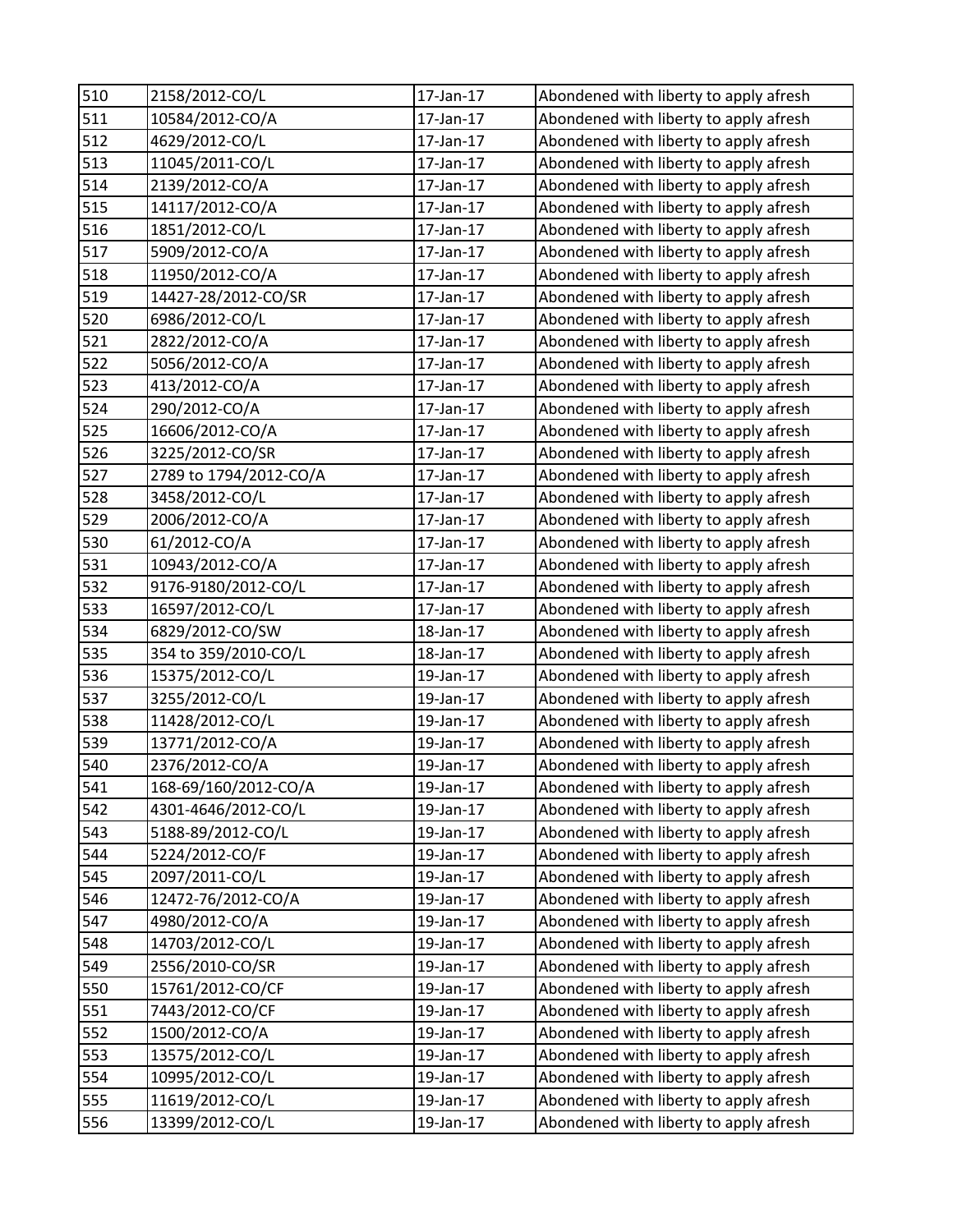| 557 | 3782/2012-CO/L                | 19-Jan-17 | Abondened with liberty to apply afresh |
|-----|-------------------------------|-----------|----------------------------------------|
| 558 | 13372-74/2012-CO/SR           | 19-Jan-17 | Abondened with liberty to apply afresh |
| 559 | 15085/2012-CO/A               | 19-Jan-17 | Abondened with liberty to apply afresh |
| 560 | 11180-81/2012-CO/SW           | 19-Jan-17 | Abondened with liberty to apply afresh |
| 561 | 15715/2012-CO/L               | 19-Jan-17 | Abondened with liberty to apply afresh |
| 562 | 14028/2012-CO/L               | 19-Jan-17 | Abondened with liberty to apply afresh |
| 563 | 4327/2012-CO/L                | 19-Jan-17 | Abondened with liberty to apply afresh |
| 564 | 11849/2012-CO/L               | 19-Jan-17 | Abondened with liberty to apply afresh |
| 565 | 11405/2012-CO/L               | 19-Jan-17 | Abondened with liberty to apply afresh |
| 566 | 331/334/2012-CO/SR            | 19-Jan-17 | Abondened with liberty to apply afresh |
| 567 | 3162/2012-CO/CF               | 19-Jan-17 | Abondened with liberty to apply afresh |
| 568 | 2004-05/2012-CO/M             | 19-Jan-17 | Abondened with liberty to apply afresh |
| 569 | 10067/2012-CO/A               | 19-Jan-17 | Abondened with liberty to apply afresh |
| 570 | 14632/2012-CO/L               | 19-Jan-17 | Abondened with liberty to apply afresh |
| 571 | 14596/2012-CO/L               | 19-Jan-17 | Abondened with liberty to apply afresh |
| 572 | 15960-62/2012-CO/L            | 19-Jan-17 | Abondened with liberty to apply afresh |
| 573 | 13369/2012-CO/L               | 19-Jan-17 | Abondened with liberty to apply afresh |
| 574 | 15915/2012-CO/A               | 19-Jan-17 | Abondened with liberty to apply afresh |
| 575 | 3476/2012-CO/L                | 19-Jan-17 | Abondened with liberty to apply afresh |
| 576 | 871-74/2012-CO/SW             | 19-Jan-17 | Abondened with liberty to apply afresh |
| 577 | 1022-30/2012-CO/SR            | 19-Jan-17 | Abondened with liberty to apply afresh |
| 578 | 13053/2012-CO/L               | 19-Jan-17 | Abondened with liberty to apply afresh |
| 579 | 8445-8451/2012-CO/SR          | 19-Jan-17 | Abondened with liberty to apply afresh |
| 580 | 11482/2012-CO/CF              | 19-Jan-17 | Abondened with liberty to apply afresh |
| 581 | 11752-53/2012-CO/A            | 19-Jan-17 | Abondened with liberty to apply afresh |
| 582 | 3722-25/2012-CO/A             | 19-Jan-17 | Abondened with liberty to apply afresh |
| 583 | 6080/2012-CO/SW               | 19-Jan-17 | Abondened with liberty to apply afresh |
| 584 | 10653/2012-CO/A               | 19-Jan-17 | Abondened with liberty to apply afresh |
| 585 | 14239/2012-CO/L               | 19-Jan-17 | Abondened with liberty to apply afresh |
| 586 | 14719/2012-CO/L               | 19-Jan-17 | Abondened with liberty to apply afresh |
| 587 | 13745/2012-CO/A               | 19-Jan-17 | Abondened with liberty to apply afresh |
| 588 | 10039/2012-CO/A               | 19-Jan-17 | Abondened with liberty to apply afresh |
| 589 | 15030/2012-CO/A               | 19-Jan-17 | Abondened with liberty to apply afresh |
| 590 | 13273/2012-CO/L               | 19-Jan-17 | Abondened with liberty to apply afresh |
| 591 | 19165/2012-CO/A               | 19-Jan-17 | Abondened with liberty to apply afresh |
| 592 | 8344/2012-CO/M                | 19-Jan-17 | Abondened with liberty to apply afresh |
| 593 | 7707/2012-CO/A                | 19-Jan-17 | Abondened with liberty to apply afresh |
| 594 | 3398,3407,3313,3342/2012-CO/L | 19-Jan-17 | Abondened with liberty to apply afresh |
| 595 | 2554/2013-CO/CF               | 23-Jan-17 | Abondened with liberty to apply afresh |
| 596 | 2018/2013-CO/L                | 23-Jan-17 | Abondened with liberty to apply afresh |
| 597 | 5899/2013-CO/L                | 23-Jan-17 | Abondened with liberty to apply afresh |
| 598 | 635/2013-CO/L                 | 23-Jan-17 | Abondened with liberty to apply afresh |
| 599 | 6193/2013-CO/CF               | 23-Jan-17 | Abondened with liberty to apply afresh |
| 600 | 3775/2013-CO/SR               | 23-Jan-17 | Abondened with liberty to apply afresh |
| 601 | 1100/2013-CO/SR               | 23-Jan-17 | Abondened with liberty to apply afresh |
| 602 | 4765/2012-CO/A                | 23-Jan-17 | Abondened with liberty to apply afresh |
| 603 | 2216/2013-CO/L                | 23-Jan-17 | Abondened with liberty to apply afresh |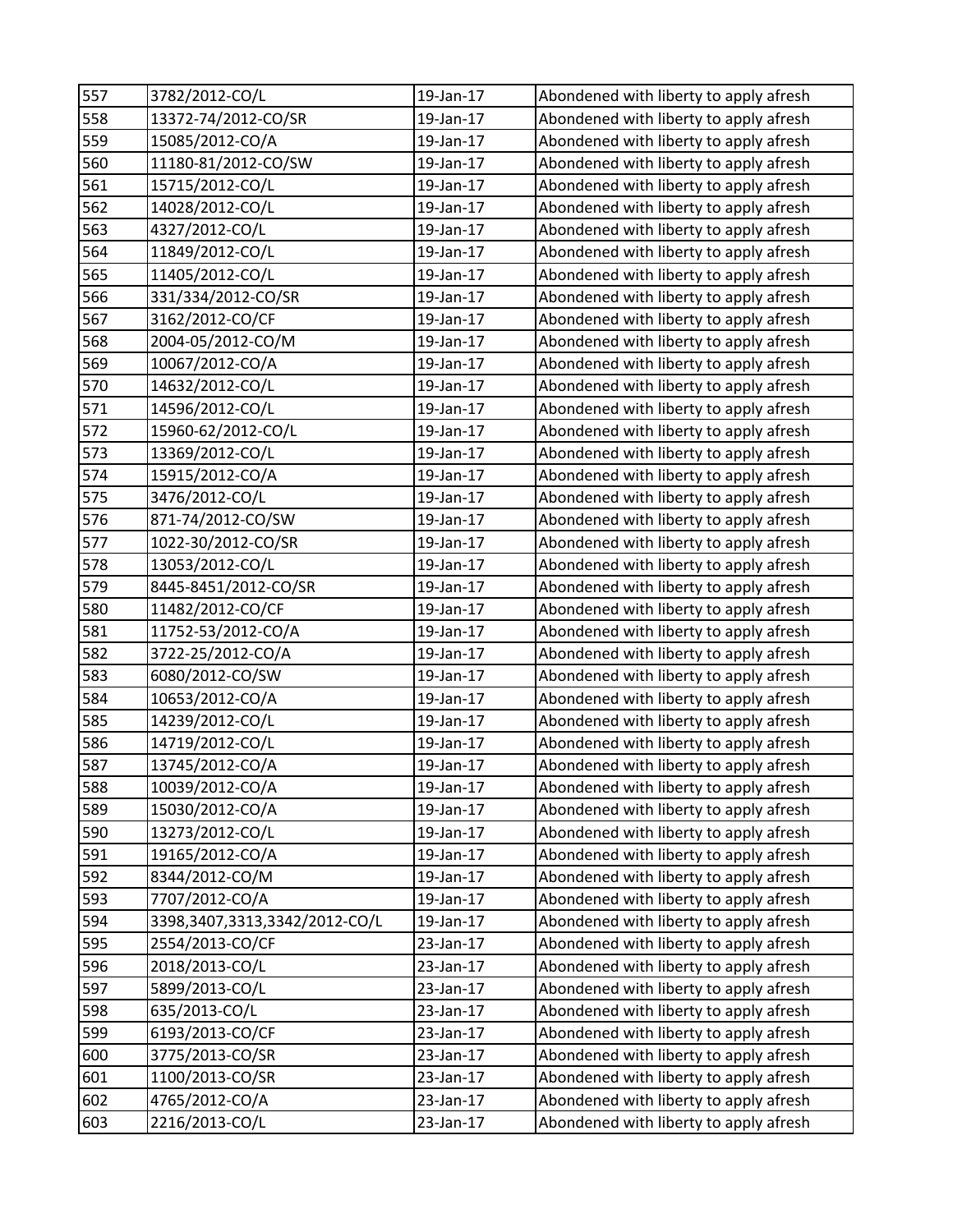| 604 | 2064-65/2013-CO/A                          | 23-Jan-17 | Abondened with liberty to apply afresh |
|-----|--------------------------------------------|-----------|----------------------------------------|
| 605 | 4071/2013-CO/L                             | 23-Jan-17 | Abondened with liberty to apply afresh |
| 606 | 3913/2013-CO/L                             | 23-Jan-17 | Abondened with liberty to apply afresh |
| 607 | 4452/2013-CO/SR                            | 23-Jan-17 | Abondened with liberty to apply afresh |
| 608 | 3785/2013-CO/A                             | 23-Jan-17 | Abondened with liberty to apply afresh |
| 609 | 3785-556/2013-CO/A                         | 23-Jan-17 | Abondened with liberty to apply afresh |
| 610 | 552-556/2013-CO/CF                         | 23-Jan-17 | Abondened with liberty to apply afresh |
| 611 | 2060/2013-CO/L                             | 23-Jan-17 | Abondened with liberty to apply afresh |
| 612 | 12089/2012-CO/A                            | 23-Jan-17 | Abondened with liberty to apply afresh |
| 613 | 2023-24/2011-CO/L                          | 23-Jan-17 | Abondened with liberty to apply afresh |
| 614 | 14530/2011-CO/L                            | 23-Jan-17 | Abondened with liberty to apply afresh |
| 615 | 5198/2011-CO/A                             | 23-Jan-17 | Abondened with liberty to apply afresh |
| 616 | 7313/2012-CO/L                             | 23-Jan-17 | Abondened with liberty to apply afresh |
| 617 | 11053/2011-CO/A                            | 23-Jan-17 | Abondened with liberty to apply afresh |
| 618 | 10967-70/2012-CO/SW                        | 23-Jan-17 | Abondened with liberty to apply afresh |
| 619 | 11334/2011-CO/A                            | 23-Jan-17 | Abondened with liberty to apply afresh |
| 620 | 15516/2012-CO/A                            | 23-Jan-17 | Abondened with liberty to apply afresh |
| 621 | 14672/2012-CO/A                            | 23-Jan-17 | Abondened with liberty to apply afresh |
| 622 | 3874-75/2012-CO/SW                         | 23-Jan-17 | Abondened with liberty to apply afresh |
| 623 | 5622&5631/2011-CO/SW                       | 23-Jan-17 | Abondened with liberty to apply afresh |
| 624 | 4111/2010-CO/L                             | 23-Jan-17 | Abondened with liberty to apply afresh |
| 625 | 6539/2010-CO/A                             | 23-Jan-17 | Abondened with liberty to apply afresh |
| 626 | 9505/2012-CO/A                             | 23-Jan-17 | Abondened with liberty to apply afresh |
| 627 | 10044/2012-CO/L                            | 23-Jan-17 | Abondened with liberty to apply afresh |
| 628 | 7395/2012-CO/L                             | 24-Jan-17 | Abondened with liberty to apply afresh |
| 629 | 2052/2012-CO/L                             | 24-Jan-17 | Abondened with liberty to apply afresh |
| 630 | 4207A/2012-CO/SR, 4205-4212/2012-24-Jan-17 |           | Abondened with liberty to apply afresh |
|     | CO/SR                                      |           |                                        |
| 631 | 1946/2013-CO/L                             | 24-Jan-17 | Abondened with liberty to apply afresh |
| 632 | 11538/2013-CO/CF                           | 24-Jan-17 | Abondened with liberty to apply afresh |
| 633 | 10893/2012-CO/SR                           | 24-Jan-17 | Abondened with liberty to apply afresh |
| 634 | 3357/2009/CO/L                             | 24-Jan-17 | Abondened with liberty to apply afresh |
| 635 | 3391-3392/2013-CO/L                        | 24-Jan-17 | Abondened with liberty to apply afresh |
| 636 | 6089/2013-CO/L                             | 24-Jan-17 | Abondened with liberty to apply afresh |
| 637 | 1226-1227/2013-CO/L                        | 24-Jan-17 | Abondened with liberty to apply afresh |
| 638 | 14457-14460/2012-CO/SR                     | 24-Jan-17 | Abondened with liberty to apply afresh |
| 639 | 2583-2592/2013-CO/CF                       | 24-Jan-17 | Abondened with liberty to apply afresh |
| 640 | 111-112/2012-CO/CF                         | 24-Jan-17 | Abondened with liberty to apply afresh |
| 641 | 13402, 13403, 13404/2013-CO/L              | 24-Jan-17 | Abondened with liberty to apply afresh |
| 642 | 13545, 13546/2013-CO/SW                    | 24-Jan-17 | Abondened with liberty to apply afresh |
| 643 | 2942/2013-CO/L                             | 24-Jan-17 | Abondened with liberty to apply afresh |
| 644 | 11995/2013-CO/CF                           | 24-Jan-17 | Abondened with liberty to apply afresh |
| 645 | 2842/2013-CO/A                             | 24-Jan-17 | Abondened with liberty to apply afresh |
| 646 | 7558/2013-CO/L                             | 24-Jan-17 | Abondened with liberty to apply afresh |
| 647 | 1682, 1683/2013-CO/A                       | 24-Jan-17 | Abondened with liberty to apply afresh |
| 648 | 331/2013-CO/A                              | 24-Jan-17 | Abondened with liberty to apply afresh |
| 649 | 4315/2013-CO/A                             | 25-Jan-17 | Abondened with liberty to apply afresh |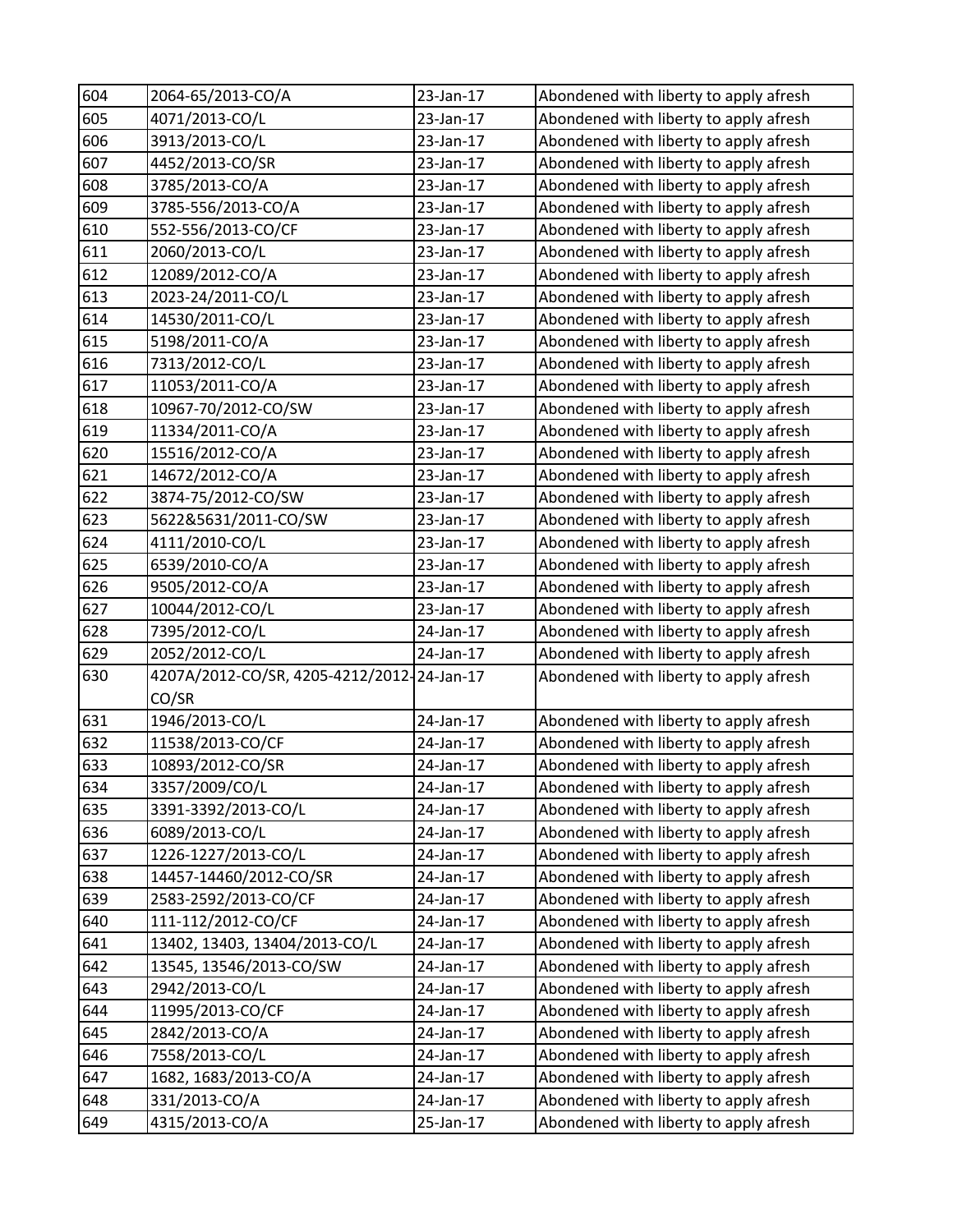| 650 | 7522-7524/2013-CO/A  | 25-Jan-17 | Abondened with liberty to apply afresh |
|-----|----------------------|-----------|----------------------------------------|
| 651 | 4118/2013-CO/A       | 25-Jan-17 | Abondened with liberty to apply afresh |
| 652 | 4116/2013-CO/L       | 25-Jan-17 | Abondened with liberty to apply afresh |
| 653 | 3970/2013-CO/L       | 25-Jan-17 | Abondened with liberty to apply afresh |
| 654 | 6101,6102/2013-CO/A  | 25-Jan-17 | Abondened with liberty to apply afresh |
| 655 | 191/2013-CO/A        | 25-Jan-17 | Abondened with liberty to apply afresh |
| 656 | 228/2013-CO/CF       | 25-Jan-17 | Abondened with liberty to apply afresh |
| 657 | 6760/2013-CO/A       | 25-Jan-17 | Abondened with liberty to apply afresh |
| 658 | 4309/2013-CO/L       | 25-Jan-17 | Abondened with liberty to apply afresh |
| 659 | 10245/2013-CO/L      | 25-Jan-17 | Abondened with liberty to apply afresh |
| 660 | 4316, 4317/2013-CO/L | 25-Jan-17 | Abondened with liberty to apply afresh |
| 661 | 2538/2013-CO/SR      | 30-Jan-17 | Abondened with liberty to apply afresh |
| 662 | 1729/2013-CO/CF      | 30-Jan-17 | Abondened with liberty to apply afresh |
| 663 | 2928/2013-CO/CF      | 30-Jan-17 | Abondened with liberty to apply afresh |
| 664 | 1652/2013-CO/SR      | 30-Jan-17 | Abondened with liberty to apply afresh |
| 665 | 3779/20132-CO/SR     | 30-Jan-17 | Abondened with liberty to apply afresh |
| 666 | 1495/2013-CO/CF      | 30-Jan-17 | Abondened with liberty to apply afresh |
| 667 | 5605/2013-CO/A       | 30-Jan-17 | Abondened with liberty to apply afresh |
| 668 | 2948/2013-CO/L       | 30-Jan-17 | Abondened with liberty to apply afresh |
| 669 | 7108/2013-CO/L       | 30-Jan-17 | Abondened with liberty to apply afresh |
| 670 | 3940/2013-CO/L       | 30-Jan-17 | Abondened with liberty to apply afresh |
| 671 | 990/2013-CO/L        | 30-Jan-17 | Abondened with liberty to apply afresh |
| 672 | 8358/2013-CO/L       | 30-Jan-17 | Abondened with liberty to apply afresh |
| 673 | 273/2013-CO/L        | 30-Jan-17 | Abondened with liberty to apply afresh |
| 674 | 93-99/2013-CO/A      | 30-Jan-17 | Abondened with liberty to apply afresh |
| 675 | 2608-2613/2013-CO/A  | 30-Jan-17 | Abondened with liberty to apply afresh |
| 676 | 5469/2013-CO/A       | 30-Jan-17 | Abondened with liberty to apply afresh |
| 677 | 5259/2013-CO/A       | 30-Jan-17 | Abondened with liberty to apply afresh |
| 678 | 4418/2013-CO/A       | 30-Jan-17 | Abondened with liberty to apply afresh |
| 679 | 6182/2013-CO/SR      | 30-Jan-17 | Abondened with liberty to apply afresh |
| 680 | 11745-747/2012-CO/A  | 30-Jan-17 | Abondened with liberty to apply afresh |
| 681 | 16518/2012-CO/L      | 30-Jan-17 | Abondened with liberty to apply afresh |
| 682 | 2878/2012-CO/CF      | 30-Jan-17 | Abondened with liberty to apply afresh |
| 683 | 9191/2012-CO/SR      | 30-Jan-17 | Abondened with liberty to apply afresh |
| 684 | 16044/2012-CO/CF     | 30-Jan-17 | Abondened with liberty to apply afresh |
| 685 | 11177/2012-CO/SR     | 30-Jan-17 | Abondened with liberty to apply afresh |
| 686 | 14527-28/2012-CO/L   | 30-Jan-17 | Abondened with liberty to apply afresh |
| 687 | 13276-78/2012-CO/A   | 30-Jan-17 | Abondened with liberty to apply afresh |
| 688 | 11908/2012-CO/A      | 30-Jan-17 | Abondened with liberty to apply afresh |
| 689 | 16281-298/2012-CO/SR | 30-Jan-17 | Abondened with liberty to apply afresh |
| 690 | 9188/2012-CO/SR      | 30-Jan-17 | Abondened with liberty to apply afresh |
| 691 | 11418/2012-CO/L      | 30-Jan-17 | Abondened with liberty to apply afresh |
| 692 | 11416/2012-CO/L      | 30-Jan-17 | Abondened with liberty to apply afresh |
| 693 | 11417/2012-CO/L      | 30-Jan-17 | Abondened with liberty to apply afresh |
| 694 | 4384-85/2013-CO/SR   | 30-Jan-17 | Abondened with liberty to apply afresh |
| 695 | 2184-88/2013-CO/L    | 30-Jan-17 | Abondened with liberty to apply afresh |
| 696 | 574/2013-CO/L        | 30-Jan-17 | Abondened with liberty to apply afresh |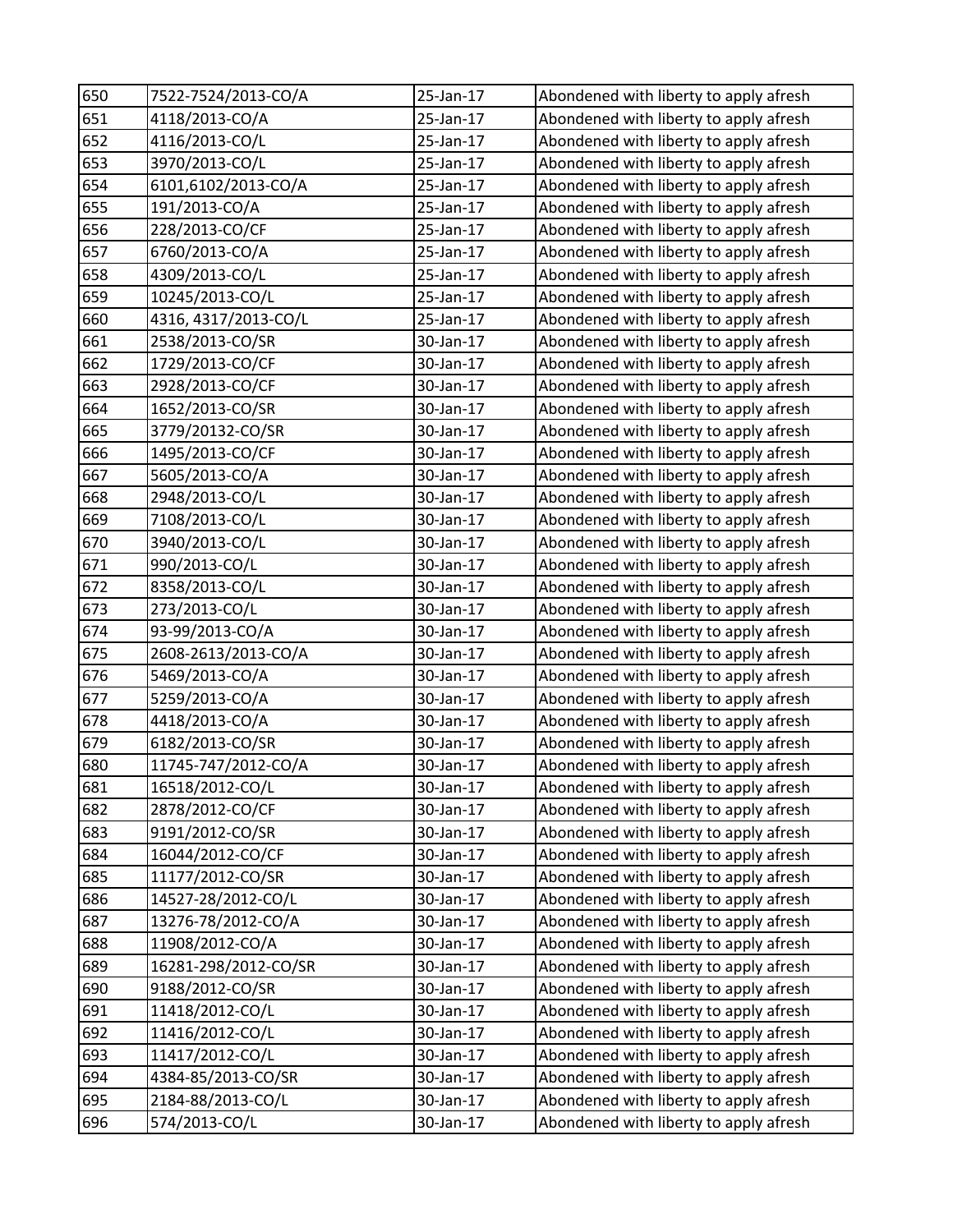| 697 | 1007/2013-CO/A             | 30-Jan-17 | Abondened with liberty to apply afresh |
|-----|----------------------------|-----------|----------------------------------------|
| 698 | 1927-28/2013-CO/A          | 30-Jan-17 | Abondened with liberty to apply afresh |
| 699 | 4420/2012-CO/L             | 30-Jan-17 | Abondened with liberty to apply afresh |
| 700 | 395-96,99,401-03/2012-CO/M | 30-Jan-17 | Abondened with liberty to apply afresh |
| 701 | 6918/2010-CO/L             | 30-Jan-17 | Abondened with liberty to apply afresh |
| 702 | 10960/2012-CO/SF           | 30-Jan-17 | Abondened with liberty to apply afresh |
| 703 | 6109/2013-CO/A             | 30-Jan-17 | Abondened with liberty to apply afresh |
| 704 | 9362,9369-71/2013-CO/L     | 30-Jan-17 | Abondened with liberty to apply afresh |
| 705 | 6050-58/2013-CO/A          | 30-Jan-17 | Abondened with liberty to apply afresh |
| 706 | 9178 & 9180/2013-CO/A      | 30-Jan-17 | Abondened with liberty to apply afresh |
| 707 | 4077-85/2012-CO/SR         | 30-Jan-17 | Abondened with liberty to apply afresh |
| 708 | 10556/2013-CO/A            | 30-Jan-17 | Abondened with liberty to apply afresh |
| 709 | 9470/2013-CO/L             | 30-Jan-17 | Abondened with liberty to apply afresh |
| 710 | 10589/2013-CO/L            | 30-Jan-17 | Abondened with liberty to apply afresh |
| 711 | 10249/2013-CO/L            | 30-Jan-17 | Abondened with liberty to apply afresh |
| 712 | 2789-88/2013-CO/CF         | 30-Jan-17 | Abondened with liberty to apply afresh |
| 713 | 6233/2013-CO/SW            | 30-Jan-17 | Abondened with liberty to apply afresh |
| 714 | 8249-51/2013-CO/L          | 30-Jan-17 | Abondened with liberty to apply afresh |
| 715 | 1041-42/2005-CO/L          | 30-Jan-17 | Abondened with liberty to apply afresh |
| 716 | 5369/2013-CO/A             | 30-Jan-17 | Abondened with liberty to apply afresh |
| 717 | 10458/2013-CO/L            | 30-Jan-17 | Abondened with liberty to apply afresh |
| 718 | 880-81/2012-CO/L           | 30-Jan-17 | Abondened with liberty to apply afresh |
| 719 | 10554/2013-CO/A            | 30-Jan-17 | Abondened with liberty to apply afresh |
| 720 | 2677/2013-CO/L             | 30-Jan-17 | Abondened with liberty to apply afresh |
| 721 | 508/2013-CO/L              | 30-Jan-17 | Abondened with liberty to apply afresh |
| 722 | 940/2013-CO/L              | 30-Jan-17 | Abondened with liberty to apply afresh |
| 723 | 4104/2013-CO/A             | 30-Jan-17 | Abondened with liberty to apply afresh |
| 724 | 286/2013-CO/L              | 30-Jan-17 | Abondened with liberty to apply afresh |
| 725 | 21/2013-CO/SR              | 30-Jan-17 | Abondened with liberty to apply afresh |
| 726 | 5483-84/2013-CO/A          | 30-Jan-17 | Abondened with liberty to apply afresh |
| 727 | 3111/2013-CO/L             | 30-Jan-17 | Abondened with liberty to apply afresh |
| 728 | 6111,6113/2013-CO/A        | 30-Jan-17 | Abondened with liberty to apply afresh |
| 729 | 5324,5326,5331/2013-CO/A   | 30-Jan-17 | Abondened with liberty to apply afresh |
| 730 | 507/2013-CO/L              | 30-Jan-17 | Abondened with liberty to apply afresh |
| 731 | 21772/2012-CO/CF           | 30-Jan-17 | Abondened with liberty to apply afresh |
| 732 | 6017/2013-CO/L             | 30-Jan-17 | Abondened with liberty to apply afresh |
| 733 | 4662-63/2013-CO/A          | 30-Jan-17 | Abondened with liberty to apply afresh |
| 734 | 4734/2012-CO/SR            | 30-Jan-17 | Abondened with liberty to apply afresh |
| 735 | 5335/2012-CO/SR            | 30-Jan-17 | Abondened with liberty to apply afresh |
| 736 | 578/2012-CO/A              | 30-Jan-17 | Abondened with liberty to apply afresh |
| 737 | 3838-39/2012-CO/L          | 30-Jan-17 | Abondened with liberty to apply afresh |
| 738 | 29/2012-CO/L               | 30-Jan-17 | Abondened with liberty to apply afresh |
| 739 | 9643/2012-CO/A             | 30-Jan-17 | Abondened with liberty to apply afresh |
| 740 | 9886-88/2012-CO/SR         | 30-Jan-17 | Abondened with liberty to apply afresh |
| 741 | 9669/2012-CO/A             | 30-Jan-17 | Abondened with liberty to apply afresh |
| 742 | 8041/2012-CO/L             | 30-Jan-17 | Abondened with liberty to apply afresh |
| 743 | 10565/2012-CO/A            | 30-Jan-17 | Abondened with liberty to apply afresh |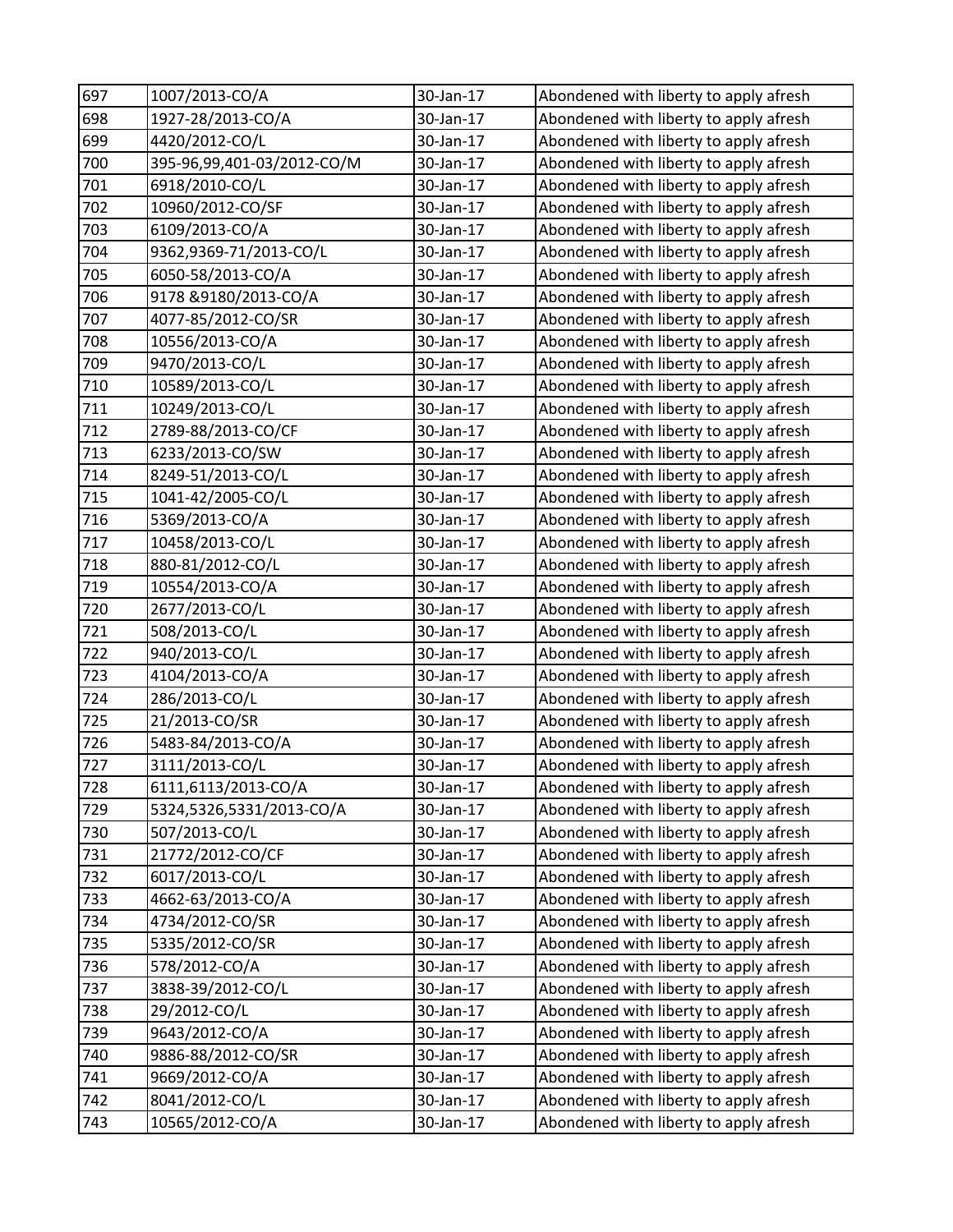| 744 | 10748/2012-CO/L         | 30-Jan-17 | Abondened with liberty to apply afresh |
|-----|-------------------------|-----------|----------------------------------------|
| 745 | 5259/2012-CO/SR         | 30-Jan-17 | Abondened with liberty to apply afresh |
| 746 | 5235/2012-CO/A          | 30-Jan-17 | Abondened with liberty to apply afresh |
| 747 | 4437/2012-CO/SR         | 30-Jan-17 | Abondened with liberty to apply afresh |
| 748 | 5512/2012-CO/A          | 30-Jan-17 | Abondened with liberty to apply afresh |
| 749 | 6018/2013-CO/L          | 30-Jan-17 | Abondened with liberty to apply afresh |
| 750 | 1333,1338/2013-CO/A     | 30-Jan-17 | Abondened with liberty to apply afresh |
| 751 | 177/2013-CO/SR          | 30-Jan-17 | Abondened with liberty to apply afresh |
| 752 | 2047/2013-CO/A          | 30-Jan-17 | Abondened with liberty to apply afresh |
| 753 | 3762/2013-CO/L          | 30-Jan-17 | Abondened with liberty to apply afresh |
| 754 | 1854-55/2013-CO/L       | 30-Jan-17 | Abondened with liberty to apply afresh |
| 755 | 2440-443/2013-CO/L      | 30-Jan-17 | Abondened with liberty to apply afresh |
| 756 | 550/2013-CO/SR          | 30-Jan-17 | Abondened with liberty to apply afresh |
| 757 | 453/2013-CO/SW          | 30-Jan-17 | Abondened with liberty to apply afresh |
| 758 | 2483/2013-CO/A          | 30-Jan-17 | Abondened with liberty to apply afresh |
| 759 | 992/2013-CO/SR          | 30-Jan-17 | Abondened with liberty to apply afresh |
| 760 | 1196/2013-CO/SR         | 30-Jan-17 | Abondened with liberty to apply afresh |
| 761 | 607-610/2013-CO/SR      | 30-Jan-17 | Abondened with liberty to apply afresh |
| 762 | 3763/2013-CO/L          | 30-Jan-17 | Abondened with liberty to apply afresh |
| 763 | 1303-1314/2013-CO/SW    | 30-Jan-17 | Abondened with liberty to apply afresh |
| 764 | 1133/2013-CO/L          | 30-Jan-17 | Abondened with liberty to apply afresh |
| 765 | 4164/2013-CO/A          | 30-Jan-17 | Abondened with liberty to apply afresh |
| 766 | 1857/2013-CO/A          | 30-Jan-17 | Abondened with liberty to apply afresh |
| 767 | 11283-89/2013-CO/A      | 30-Jan-17 | Abondened with liberty to apply afresh |
| 768 | 5423,30,31,32/2013-CO/L | 31-Jan-17 | Abondened with liberty to apply afresh |
| 769 | 987/2013-CO/A           | 31-Jan-17 | Abondened with liberty to apply afresh |
| 770 | 3120/2013-CO/L          | 31-Jan-17 | Abondened with liberty to apply afresh |
| 771 | 5049/2013-CO/L          | 31-Jan-17 | Abondened with liberty to apply afresh |
| 772 | 2101/2013-CO/CF         | 31-Jan-17 | Abondened with liberty to apply afresh |
| 773 | 5042-46/2013-CO/L       | 31-Jan-17 | Abondened with liberty to apply afresh |
| 774 | 1002/2013-CO/L          | 31-Jan-17 | Abondened with liberty to apply afresh |
| 775 | 5655/2013-CO/L          | 31-Jan-17 | Abondened with liberty to apply afresh |
| 776 | 1131/2013-CO/SR         | 31-Jan-17 | Abondened with liberty to apply afresh |
| 777 | 13574/2012-CO/L         | 31-Jan-17 | Abondened with liberty to apply afresh |
| 778 | 11163/2012-CO/L         | 31-Jan-17 | Abondened with liberty to apply afresh |
| 779 | 8651/2011-CO/L          | 31-Jan-17 | Abondened with liberty to apply afresh |
| 780 | 14733/2011-CO/A         | 31-Jan-17 | Abondened with liberty to apply afresh |
| 781 | 15500/2011-CO/L         | 31-Jan-17 | Abondened with liberty to apply afresh |
| 782 | 5-9/2013-CO/L           | 31-Jan-17 | Abondened with liberty to apply afresh |
| 783 | 10598/2013-CO/L         | 31-Jan-17 | Abondened with liberty to apply afresh |
| 784 | 9708/2013-CO/L          | 31-Jan-17 | Abondened with liberty to apply afresh |
| 785 | 2703-04/2013-CO/L       | 31-Jan-17 | Abondened with liberty to apply afresh |
| 786 | 5522/2013-CO/A          | 31-Jan-17 | Abondened with liberty to apply afresh |
| 787 | 6243-44/2013-CO/A       | 31-Jan-17 | Abondened with liberty to apply afresh |
| 788 | 422-431/2013-CO/L       | 31-Jan-17 | Abondened with liberty to apply afresh |
| 789 | 660&666/2013-CO/L       | 31-Jan-17 | Abondened with liberty to apply afresh |
| 790 | 4419/20132-CO/SW        | 31-Jan-17 | Abondened with liberty to apply afresh |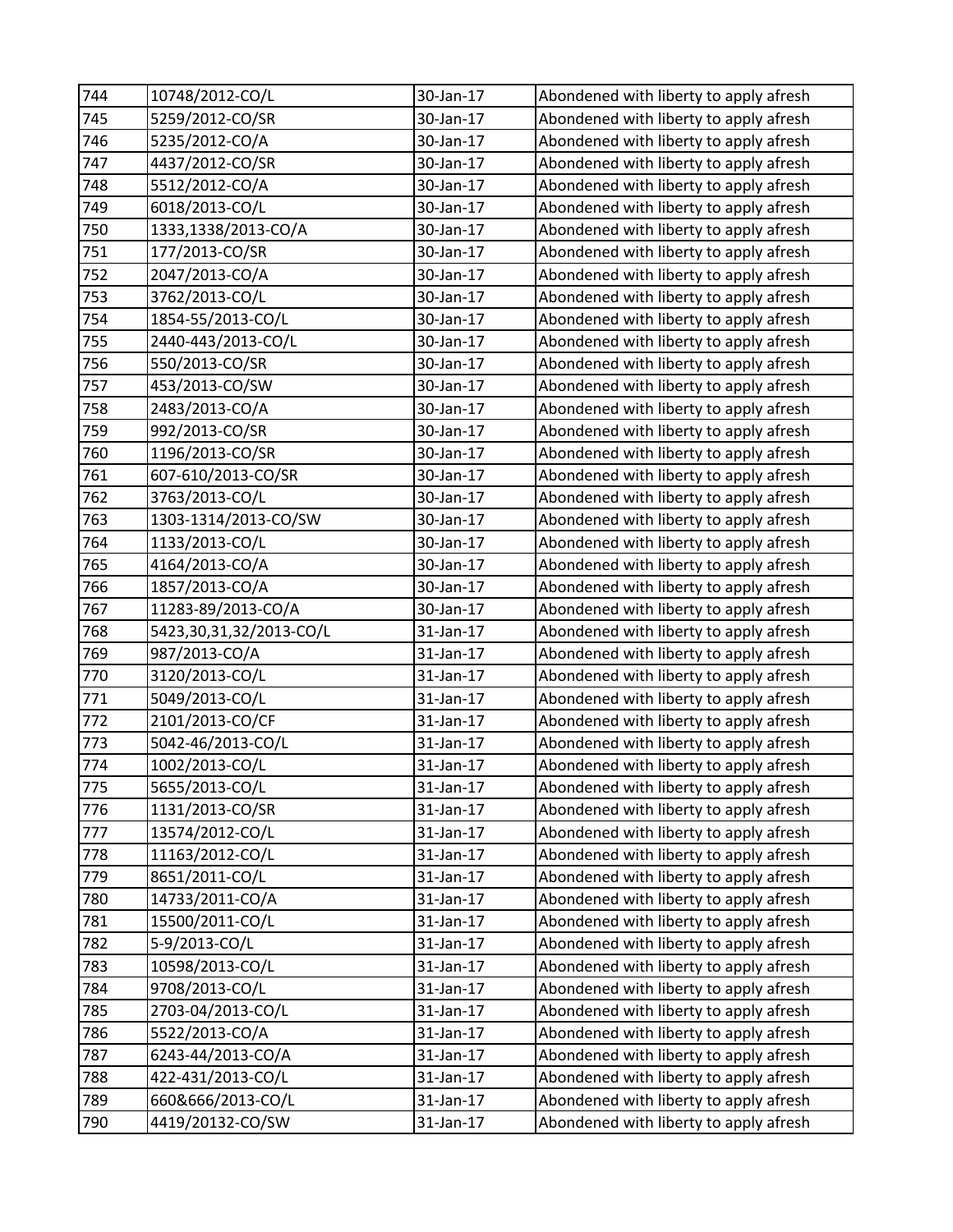| 791 | 1688/2013-CO/A                     | 31-Jan-17  | Abondened with liberty to apply afresh |
|-----|------------------------------------|------------|----------------------------------------|
| 792 | 2333/2013-CO/L                     | 31-Jan-17  | Abondened with liberty to apply afresh |
| 793 | 8667-70/2013-CO/L                  | 31-Jan-17  | Abondened with liberty to apply afresh |
| 794 | 8645/2013-CO/M                     | 31-Jan-17  | Abondened with liberty to apply afresh |
| 795 | 6615/2013-CO/A                     | 31-Jan-17  | Abondened with liberty to apply afresh |
| 796 | 6613/2013-CO/A                     | 31-Jan-17  | Abondened with liberty to apply afresh |
| 797 | 6337/2013-CO/A                     | 31-Jan-17  | Abondened with liberty to apply afresh |
| 798 | 7216/2013-CO/L                     | 31-Jan-17  | Abondened with liberty to apply afresh |
| 799 | 6786/2013-CO/L                     | 31-Jan-17  | Abondened with liberty to apply afresh |
| 800 | 7121/2013-CO/L                     | 31-Jan-17  | Abondened with liberty to apply afresh |
| 801 | 4233/2013-CO/L                     | 31-Jan-17  | Abondened with liberty to apply afresh |
| 802 | 6750/2013-CO/SR                    | 31-Jan-17  | Abondened with liberty to apply afresh |
| 803 | 7249/2013-CO/A                     | 31-Jan-17  | Abondened with liberty to apply afresh |
| 804 | 8534/2013-CO/A                     | 31-Jan-17  | Abondened with liberty to apply afresh |
| 805 | 9020-23/2013-CO/A                  | 31-Jan-17  | Abondened with liberty to apply afresh |
| 806 | 9020-23/2013-CO/A                  | 31-Jan-17  | Abondened with liberty to apply afresh |
| 807 | 8114 TO 8122/2010-CO/SR            | 31-Jan-17  | Abondened with liberty to apply afresh |
| 808 | 1035/2010-CO/A                     | 31-Jan-17  | Abondened with liberty to apply afresh |
| 809 | 8113/2010-CO/SR                    | 31-Jan-17  | Abondened with liberty to apply afresh |
| 810 | 8044/2012-CO/L                     | 31-Jan-17  | Abondened with liberty to apply afresh |
| 811 | 4113/2013-CO/A                     | $1-Feb-17$ | Abondened with liberty to apply afresh |
| 812 | 4099/2013-CO/A                     | $1-Feb-17$ | Abondened with liberty to apply afresh |
| 813 | 4098/2013-CO/L                     | $1-Feb-17$ | Abondened with liberty to apply afresh |
| 814 | 5283/2013-CO/L                     | 1-Feb-17   | Abondened with liberty to apply afresh |
| 815 | 223/2013-CO/A                      | $1-Feb-17$ | Abondened with liberty to apply afresh |
| 816 | 2642, 2643, 2644, 2645, 2646/2013- | 1-Feb-17   | Abondened with liberty to apply afresh |
|     | CO/SR                              |            |                                        |
| 817 | 5113/2013-CO/L                     | $1-Feb-17$ | Abondened with liberty to apply afresh |
| 818 | 10617/2013-CO/CF                   | $1-Feb-17$ | Abondened with liberty to apply afresh |
| 819 | 5536/2013-CO/SW                    | $1-Feb-17$ | Abondened with liberty to apply afresh |
| 820 | 6366/2013-CO/L                     | 1-Feb-17   | Abondened with liberty to apply afresh |
| 821 | 4645/2013-CO/L                     | $1-Feb-17$ | Abondened with liberty to apply afresh |
| 822 | 5379/2013-CO/A                     | $1-Feb-17$ | Abondened with liberty to apply afresh |
| 823 | 6637/2013-CO/L                     | $1-Feb-17$ | Abondened with liberty to apply afresh |
| 824 | 551/2013-CO/L                      | $1-Feb-17$ | Abondened with liberty to apply afresh |
| 825 | 6590/2013-CO/A                     | $1-Feb-17$ | Abondened with liberty to apply afresh |
| 826 | 9059/2013-CO/CF                    | $1-Feb-17$ | Abondened with liberty to apply afresh |
| 827 | 8527/2013-CO/L                     | $1-Feb-17$ | Abondened with liberty to apply afresh |
| 828 | 8528/2013-CO/L                     | $1-Feb-17$ | Abondened with liberty to apply afresh |
| 829 | 7030/2013-CO/A                     | $1-Feb-17$ | Abondened with liberty to apply afresh |
| 830 | 6105/2013-CO/A                     | $1-Feb-17$ | Abondened with liberty to apply afresh |
| 831 | 7029/2013-CO/A                     | $1-Feb-17$ | Abondened with liberty to apply afresh |
| 832 | 6938/2013-CO/A                     | $1-Feb-17$ | Abondened with liberty to apply afresh |
| 833 | 6121/2013-CO/L                     | $1-Feb-17$ | Abondened with liberty to apply afresh |
| 834 | 4864/2013-CO/CF                    | $1-Feb-17$ | Abondened with liberty to apply afresh |
| 835 | 10489/2013-CO/L                    | $1-Feb-17$ | Abondened with liberty to apply afresh |
| 836 | 8529/2013-CO/L                     | $1-Feb-17$ | Abondened with liberty to apply afresh |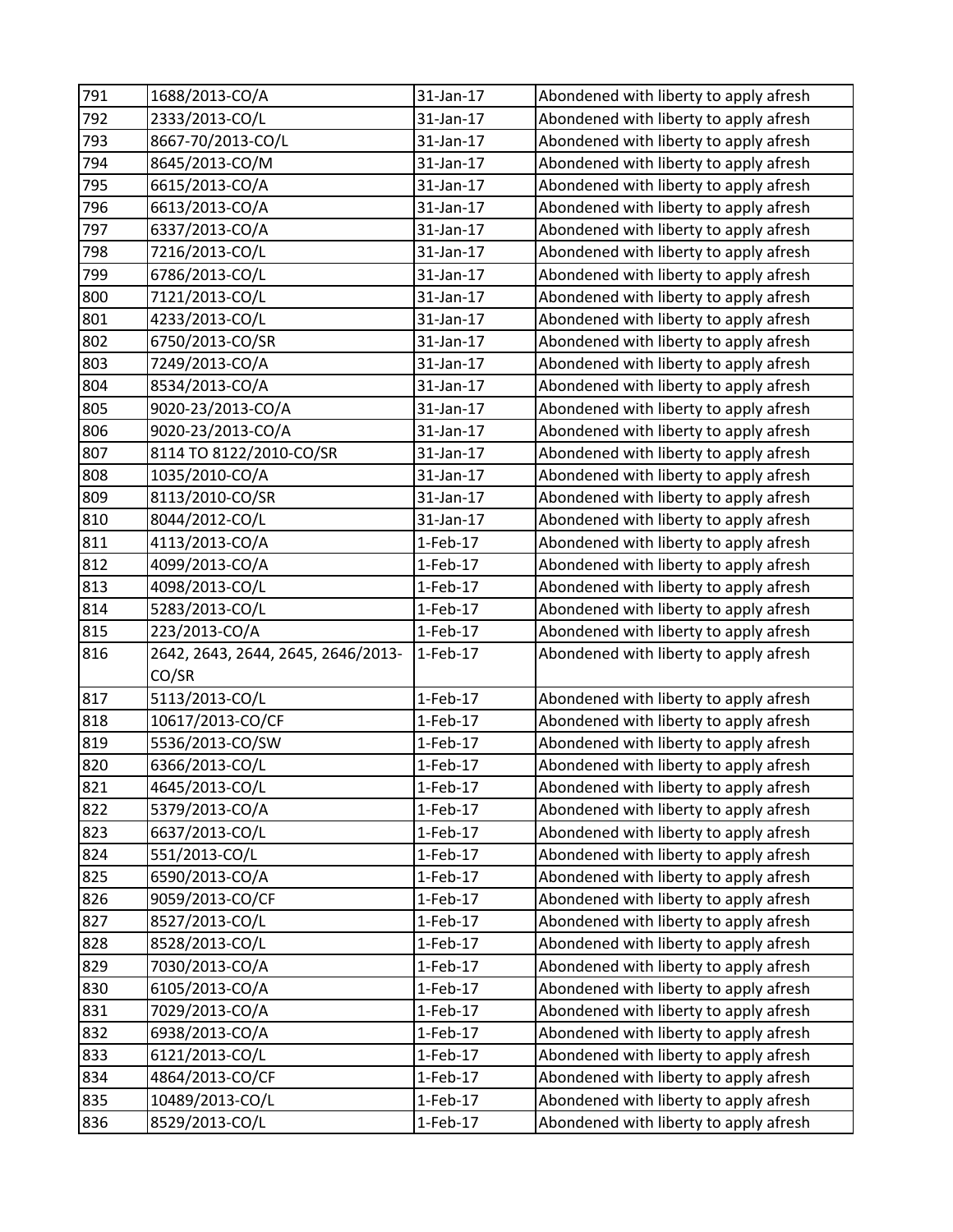| 837 | 8533/2013-CO/A                  | $1-Feb-17$ | Abondened with liberty to apply afresh |
|-----|---------------------------------|------------|----------------------------------------|
| 838 | 8536/2013-CO/L                  | $1-Feb-17$ | Abondened with liberty to apply afresh |
| 839 | 1805/2017-CO/L                  | $1-Feb-17$ | Abondened with liberty to apply afresh |
| 840 | 5566-70,5572,7774/2013-CO/A     | 1-Feb-17   | Abondened with liberty to apply afresh |
| 841 | 10048/2011-CO/L                 | $1-Feb-17$ | Abondened with liberty to apply afresh |
| 842 | 5273/2011-CO/M                  | $1-Feb-17$ | Abondened with liberty to apply afresh |
| 843 | 10908/2011-CO/A                 | $1-Feb-17$ | Abondened with liberty to apply afresh |
| 844 | 1948/2011-CO/A                  | $1-Feb-17$ | Abondened with liberty to apply afresh |
| 845 | 2821/2013-CO/L                  | 1-Feb-17   | Abondened with liberty to apply afresh |
| 846 | 1738/2013-CO/A                  | $1-Feb-17$ | Abondened with liberty to apply afresh |
| 847 | 3604/2013-CO/SW                 | $1-Feb-17$ | Abondened with liberty to apply afresh |
| 848 | 8657/2013-CO/A                  | $1-Feb-17$ | Abondened with liberty to apply afresh |
| 849 | 8535/2013-CO/L                  | 1-Feb-17   | Abondened with liberty to apply afresh |
| 850 | 8859/2013-CO/A                  | $1-Feb-17$ | Abondened with liberty to apply afresh |
| 851 | 8656/2013-CO/A                  | $1-Feb-17$ | Abondened with liberty to apply afresh |
| 852 | 10694/2013-CO/L                 | $1-Feb-17$ | Abondened with liberty to apply afresh |
| 853 | 8537/2013-CO/L                  | $1-Feb-17$ | Abondened with liberty to apply afresh |
| 854 | 11390-398/2013-CO/SR            | 1-Feb-17   | Abondened with liberty to apply afresh |
| 855 | 2633,2670-77,2585-90/2011-CO/SR | 1-Feb-17   | Abondened with liberty to apply afresh |
| 856 | 6951-55/2011-CO/SR              | $1-Feb-17$ | Abondened with liberty to apply afresh |
| 857 | 2134-35/2013-CO/L               | 1-Feb-17   | Abondened with liberty to apply afresh |
| 858 | 346/2011-CO/A                   | 1-Feb-17   | Abondened with liberty to apply afresh |
| 859 | 1709/2011-CO/L                  | $1-Feb-17$ | Abondened with liberty to apply afresh |
| 860 | 3024/2011-CO/A                  | $1-Feb-17$ | Abondened with liberty to apply afresh |
| 861 | 4348/2013-CO/L                  | $1-Feb-17$ | Abondened with liberty to apply afresh |
| 862 | 5223/2013-CO/A                  | 1-Feb-17   | Abondened with liberty to apply afresh |
| 863 | 2197-2200/2013-CO/L             | 1-Feb-17   | Abondened with liberty to apply afresh |
| 864 | 13124-129/2013-CO/A             | $1-Feb-17$ | Abondened with liberty to apply afresh |
| 865 | 13131-140/2013-CO/L             | $1-Feb-17$ | Abondened with liberty to apply afresh |
| 866 | 11884-886/2013-CO/A             | 1-Feb-17   | Abondened with liberty to apply afresh |
| 867 | 10410-415/2013-CO/SR            | 1-Feb-17   | Abondened with liberty to apply afresh |
| 868 | 8948-51, 8945-46/2012-CO/L      | $1-Feb-17$ | Abondened with liberty to apply afresh |
| 869 | 11709,712,713/2013-CO/A         | $1-Feb-17$ | Abondened with liberty to apply afresh |
| 870 | 11660/2013-CO/L                 | $1-Feb-17$ | Abondened with liberty to apply afresh |
| 871 | 10243/2013-CO/SR                | $1-Feb-17$ | Abondened with liberty to apply afresh |
| 872 | 11202/2013-CO/L                 | $1-Feb-17$ | Abondened with liberty to apply afresh |
| 873 | 4804/2013-CO/SR                 | $1-Feb-17$ | Abondened with liberty to apply afresh |
| 874 | 3868/2013-CO/A                  | $1-Feb-17$ | Abondened with liberty to apply afresh |
| 875 | 5622/2013-CO/A                  | $1-Feb-17$ | Abondened with liberty to apply afresh |
| 876 | 7454/2013-CO/L                  | $1-Feb-17$ | Abondened with liberty to apply afresh |
| 877 | 9524/2013-CO/A                  | $1-Feb-17$ | Abondened with liberty to apply afresh |
| 878 | 13186/2013-CO/L                 | $1-Feb-17$ | Abondened with liberty to apply afresh |
| 879 | 4400/2013-CO/L                  | $1-Feb-17$ | Abondened with liberty to apply afresh |
| 880 | 2632-34/2013-CO/L               | 2-Feb-17   | Abondened with liberty to apply afresh |
| 881 | 10059/2013-CO/A                 | $2-Feb-17$ | Abondened with liberty to apply afresh |
| 882 | 1559/2013-CO/L                  | 2-Feb-17   | Abondened with liberty to apply afresh |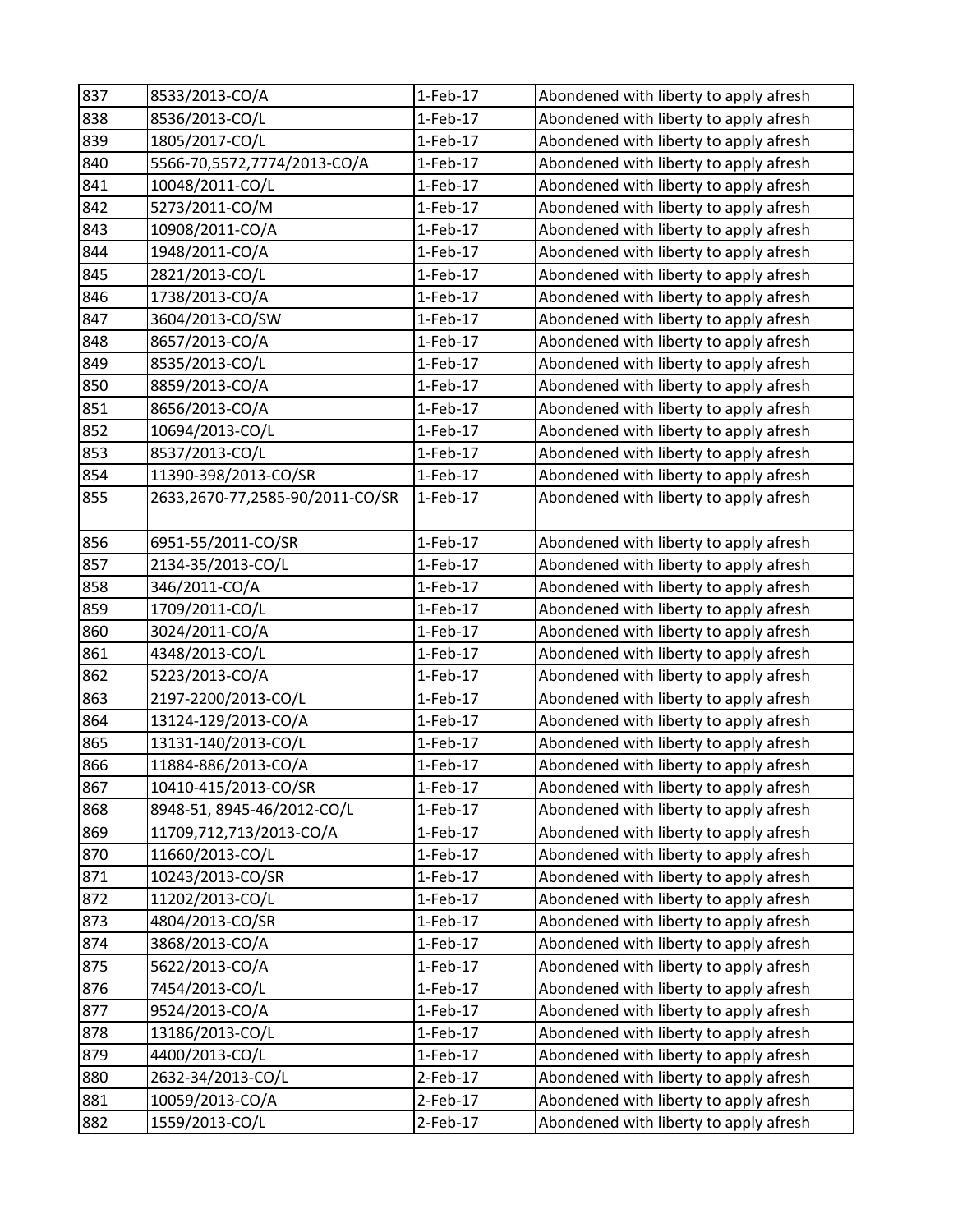| 883 | 4888/2013-CO/SR           | 2-Feb-17   | Abondened with liberty to apply afresh |
|-----|---------------------------|------------|----------------------------------------|
| 884 | 334/2013-CO/SW            | $2-Feb-17$ | Abondened with liberty to apply afresh |
| 885 | 9268/2013-CO/SR           | $2-Feb-17$ | Abondened with liberty to apply afresh |
| 886 | 2866/2013-CO/A            | 2-Feb-17   | Abondened with liberty to apply afresh |
| 887 | 12074/2013-CO/SR          | 2-Feb-17   | Abondened with liberty to apply afresh |
| 888 | 11834/2013-CO/SW          | 2-Feb-17   | Abondened with liberty to apply afresh |
| 889 | 6827/2013-CO/L            | $2-Feb-17$ | Abondened with liberty to apply afresh |
| 890 | 9644/2013-CO/L            | 2-Feb-17   | Abondened with liberty to apply afresh |
| 891 | 4613/2013-CO/SW           | $2-Feb-17$ | Abondened with liberty to apply afresh |
| 892 | 2520/2013-CO/A            | 2-Feb-17   | Abondened with liberty to apply afresh |
| 893 | 5048/2013-CO/A            | 2-Feb-17   | Abondened with liberty to apply afresh |
| 894 | 1998/2013-CO/A            | 2-Feb-17   | Abondened with liberty to apply afresh |
| 895 | 4102/2013-CO/L            | 2-Feb-17   | Abondened with liberty to apply afresh |
| 896 | 4371-73/2013-CO/SR        | 2-Feb-17   | Abondened with liberty to apply afresh |
| 897 | 1173/2013-CO/L            | $2-Feb-17$ | Abondened with liberty to apply afresh |
| 898 | 2939/2013-CO/SR           | 2-Feb-17   | Abondened with liberty to apply afresh |
| 899 | 4329/2013-CO/CF           | 2-Feb-17   | Abondened with liberty to apply afresh |
| 900 | 2940/2013-CO/L            | 2-Feb-17   | Abondened with liberty to apply afresh |
| 901 | 2943/2013-CO/A            | $2-Feb-17$ | Abondened with liberty to apply afresh |
| 902 | 6759/2013-CO/A            | $2-Feb-17$ | Abondened with liberty to apply afresh |
| 903 | 4214/2013-CO/L            | $2-Feb-17$ | Abondened with liberty to apply afresh |
| 904 | 4287/2013-CO/L            | 2-Feb-17   | Abondened with liberty to apply afresh |
| 905 | 3259/2013-CO/A            | $2-Feb-17$ | Abondened with liberty to apply afresh |
| 906 | 2132/2013-CO/L            | 2-Feb-17   | Abondened with liberty to apply afresh |
| 907 | 4485,87,4490-94/2013-CO/A | $2-Feb-17$ | Abondened with liberty to apply afresh |
| 908 | 7594/2011-CO/SR           | 2-Feb-17   | Abondened with liberty to apply afresh |
| 909 | 13613/2011-CO/A           | 2-Feb-17   | Abondened with liberty to apply afresh |
| 910 | 1423/2011-CO/L            | 2-Feb-17   | Abondened with liberty to apply afresh |
| 911 | 1557/2011-CO/CF           | 2-Feb-17   | Abondened with liberty to apply afresh |
| 912 | 14021/2011-CO/A           | $2-Feb-17$ | Abondened with liberty to apply afresh |
| 913 | 15504/2011-CO/L           | 2-Feb-17   | Abondened with liberty to apply afresh |
| 914 | 6453/2010-CO/L            | 2-Feb-17   | Abondened with liberty to apply afresh |
| 915 | 11594/2009-CO/A           | $2-Feb-17$ | Abondened with liberty to apply afresh |
| 916 | 2160/2010-CO/L            | 2-Feb-17   | Abondened with liberty to apply afresh |
| 917 | 9758/2012-CO/L            | $2-Feb-17$ | Abondened with liberty to apply afresh |
| 918 | 8715/2013-CO/L            | $2-Feb-17$ | Abondened with liberty to apply afresh |
| 919 | 10456/2012-CO/L           | $2-Feb-17$ | Abondened with liberty to apply afresh |
| 920 | 5750-51/2012-CO/CF        | $2-Feb-17$ | Abondened with liberty to apply afresh |
| 921 | 129/2013-CO/A             | 2-Feb-17   | Abondened with liberty to apply afresh |
| 922 | 2966/2013-CO/A            | $2-Feb-17$ | Abondened with liberty to apply afresh |
| 923 | 2047/2013-CO/A            | $2-Feb-17$ | Abondened with liberty to apply afresh |
| 924 | 2753-54/2013-CO/L         | 2-Feb-17   | Abondened with liberty to apply afresh |
| 925 | 2180-83/2013-CO/L         | $2-Feb-17$ | Abondened with liberty to apply afresh |
| 926 | 3182/2012-CO/L            | $2-Feb-17$ | Abondened with liberty to apply afresh |
| 927 | 3397/2010-CO/L            | 2-Feb-17   | Abondened with liberty to apply afresh |
| 928 | 4425/2013-CO/A            | $2-Feb-17$ | Abondened with liberty to apply afresh |
| 929 | 9800/2012-CO/L            | 2-Feb-17   | Abondened with liberty to apply afresh |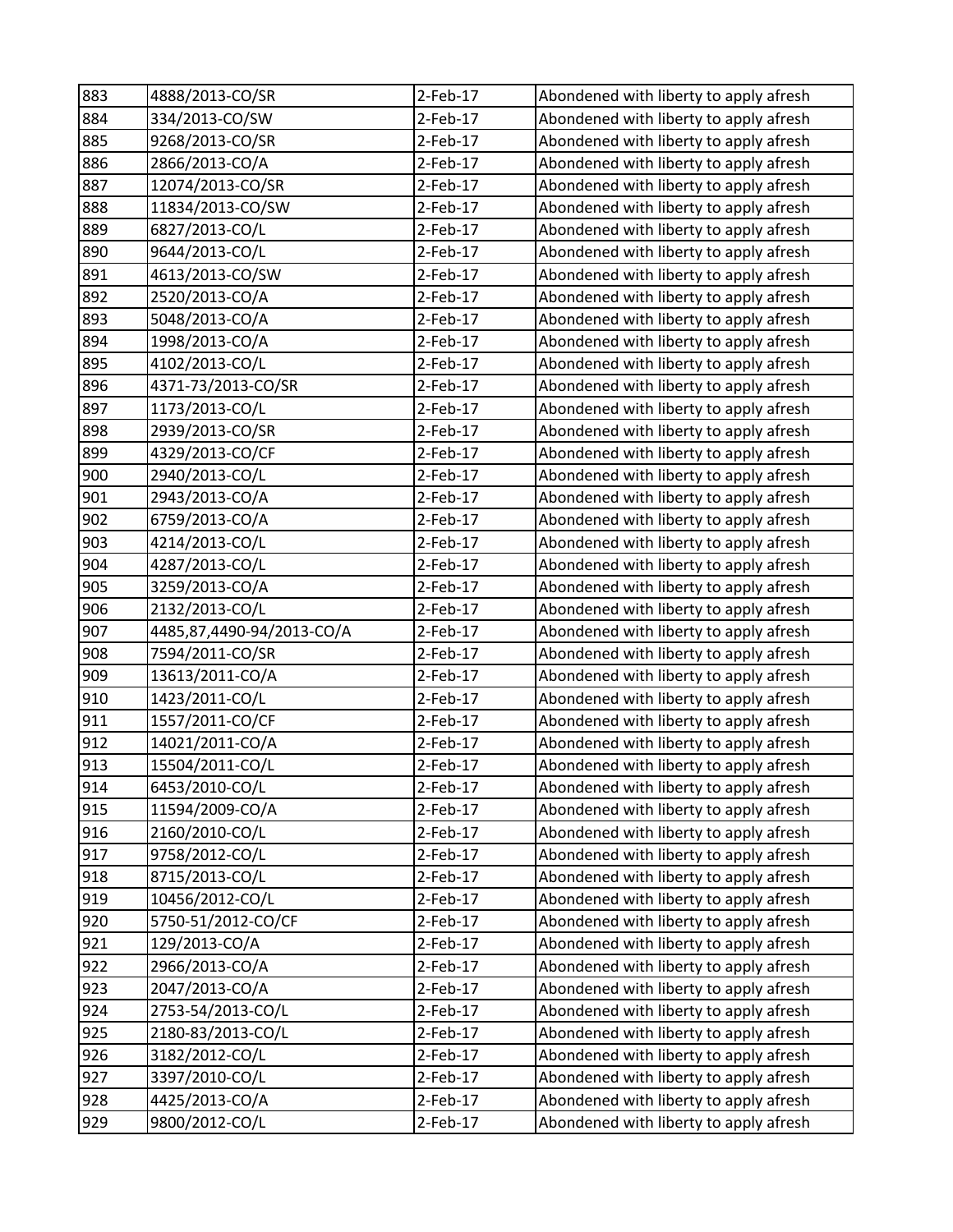| 930 | 15641-43/2012-CO/L           | 2-Feb-17   | Abondened with liberty to apply afresh |
|-----|------------------------------|------------|----------------------------------------|
| 931 | 13266/2011-CO/L              | $2-Feb-17$ | Abondened with liberty to apply afresh |
| 932 | 2030/2011-CO/A               | 2-Feb-17   | Abondened with liberty to apply afresh |
| 933 | 8632/2011-CO/L               | 2-Feb-17   | Abondened with liberty to apply afresh |
| 934 | 8955/8960/2012-CO/SR         | 2-Feb-17   | Abondened with liberty to apply afresh |
| 935 | 8956-57/8959/2012-CO/SR      | 2-Feb-17   | Abondened with liberty to apply afresh |
| 936 | 5419-21/2013-CO/A            | $2-Feb-17$ | Abondened with liberty to apply afresh |
| 937 | 11028/2013-CO/L              | 2-Feb-17   | Abondened with liberty to apply afresh |
| 938 | 4165-66/2013-CO/L            | $2-Feb-17$ | Abondened with liberty to apply afresh |
| 939 | 3312/2013-CO/SR              | 3-Feb-17   | Abondened with liberty to apply afresh |
| 940 | 7719/2013-CO/SR              | 3-Feb-17   | Abondened with liberty to apply afresh |
| 941 | 2968/2013-CO/SW              | 3-Feb-17   | Abondened with liberty to apply afresh |
| 942 | 4982/2013-CO/A               | 3-Feb-17   | Abondened with liberty to apply afresh |
| 943 | 7150/2013-CO/A               | 3-Feb-17   | Abondened with liberty to apply afresh |
| 944 | 6169/2013-CO/A               | 3-Feb-17   | Abondened with liberty to apply afresh |
| 945 | 2002/2012-CO/SR & 2003/2012- | 3-Feb-17   | Abondened with liberty to apply afresh |
|     | CO/CF                        |            |                                        |
| 946 | 1277/2013-CO/A               | 3-Feb-17   | Abondened with liberty to apply afresh |
| 947 | 10047/2013-CO/SR             | 3-Feb-17   | Abondened with liberty to apply afresh |
| 948 | 11319/2013-CO/A              | 3-Feb-17   | Abondened with liberty to apply afresh |
| 949 | 6284-85/2013-CO/A            | 3-Feb-17   | Abondened with liberty to apply afresh |
| 950 | 8412/2013-CO/SR              | 3-Feb-17   | Abondened with liberty to apply afresh |
| 951 | 8444-45/2013-CO/L            | 3-Feb-17   | Abondened with liberty to apply afresh |
| 952 | 11916/2013-CO/L              | 3-Feb-17   | Abondened with liberty to apply afresh |
| 953 | 9699/2013-CO/L               | 3-Feb-17   | Abondened with liberty to apply afresh |
| 954 | 5397-98/2013-CO/A            | 3-Feb-17   | Abondened with liberty to apply afresh |
| 955 | 53435395/2013-CO/A           | 3-Feb-17   | Abondened with liberty to apply afresh |
| 956 | 8564/2013-CO/SR              | 3-Feb-17   | Abondened with liberty to apply afresh |
| 957 | 8544/2013-CO/A               | 3-Feb-17   | Abondened with liberty to apply afresh |
| 958 | 11370/2013-CO/A              | 3-Feb-17   | Abondened with liberty to apply afresh |
| 959 | 862/2013-CO/A                | 3-Feb-17   | Abondened with liberty to apply afresh |
| 960 | 13492/2013-CO/SW             | 3-Feb-17   | Abondened with liberty to apply afresh |
| 961 | 8692/2013-CO/SW              | 3-Feb-17   | Abondened with liberty to apply afresh |
| 962 | 3132-34/2013-CO/L            | 3-Feb-17   | Abondened with liberty to apply afresh |
| 963 | 5047/2013-CO/SR              | 3-Feb-17   | Abondened with liberty to apply afresh |
| 964 | 10118/2013-CO/L              | 3-Feb-17   | Abondened with liberty to apply afresh |
| 965 | 3883/2013-CO/L               | 3-Feb-17   | Abondened with liberty to apply afresh |
| 966 | 2231/2013-CO/L & 2232/2013-  | 3-Feb-17   | Abondened with liberty to apply afresh |
|     | CO/SR                        |            |                                        |
| 967 | 765/2013-CO/A                | 3-Feb-17   | Abondened with liberty to apply afresh |
| 968 | 2854-2863/2013-CO/SR         | 3-Feb-17   | Abondened with liberty to apply afresh |
| 969 | 5399-5407/2013-CO/A          | 3-Feb-17   | Abondened with liberty to apply afresh |
| 970 | 484/2013-CO/L                | 3-Feb-17   | Abondened with liberty to apply afresh |
| 971 | 323/2013-CO/A                | 3-Feb-17   | Abondened with liberty to apply afresh |
| 972 | 1564/2013-CO/L               | 3-Feb-17   | Abondened with liberty to apply afresh |
| 973 | 4121/2013-CO/A               | 3-Feb-17   | Abondened with liberty to apply afresh |
| 974 | 2338/2013-CO/L               | 3-Feb-17   | Abondened with liberty to apply afresh |